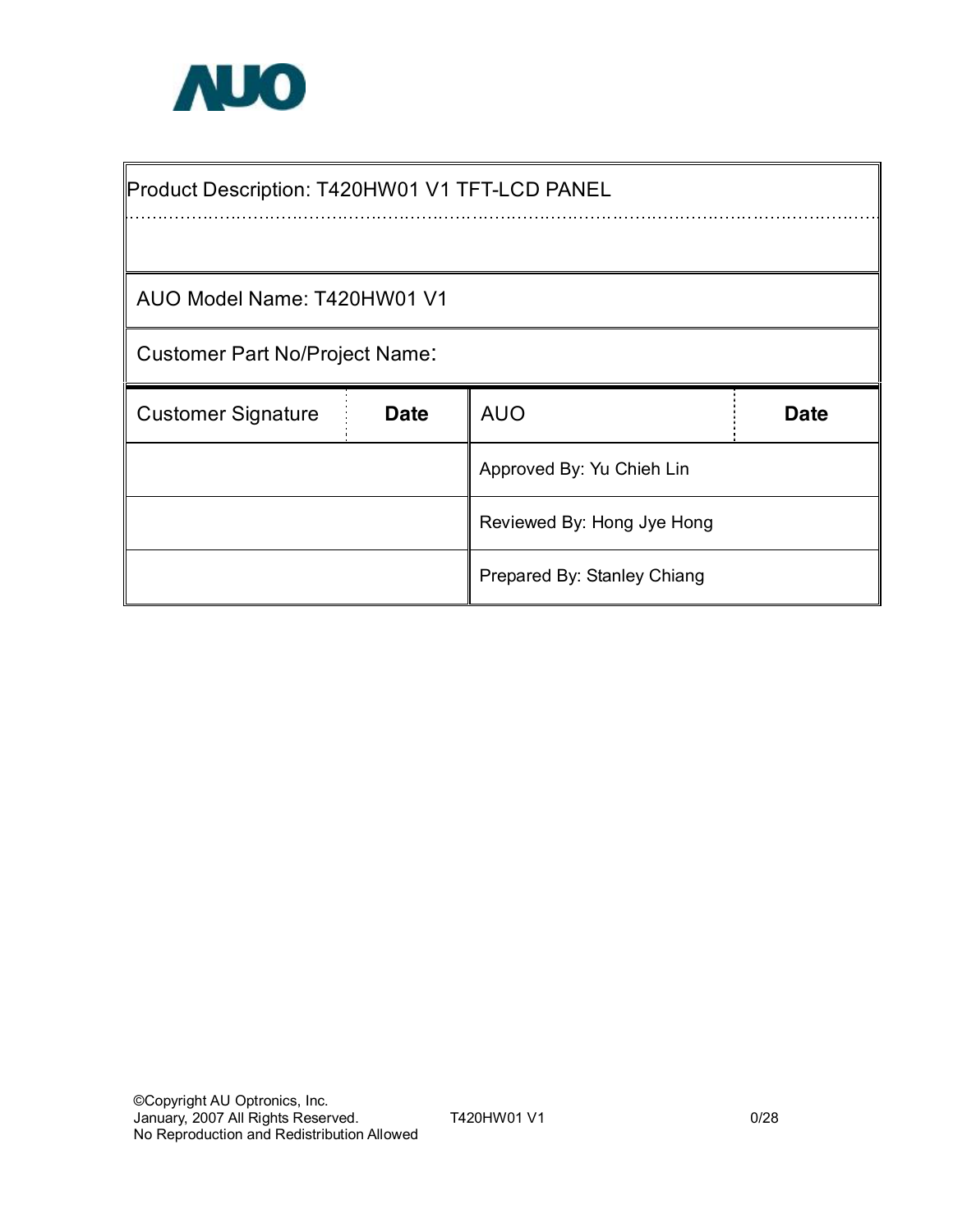

*Document Version: 1.1 Date:2007/3/22*

**Product Functional Specification** 

**42" Full-HD Color TFT-LCD Module Model Name: T420HW01 V1** 

> **(\*) Preliminary Specification ( ) Final Specification**

Note : This specification is subject to change without notice.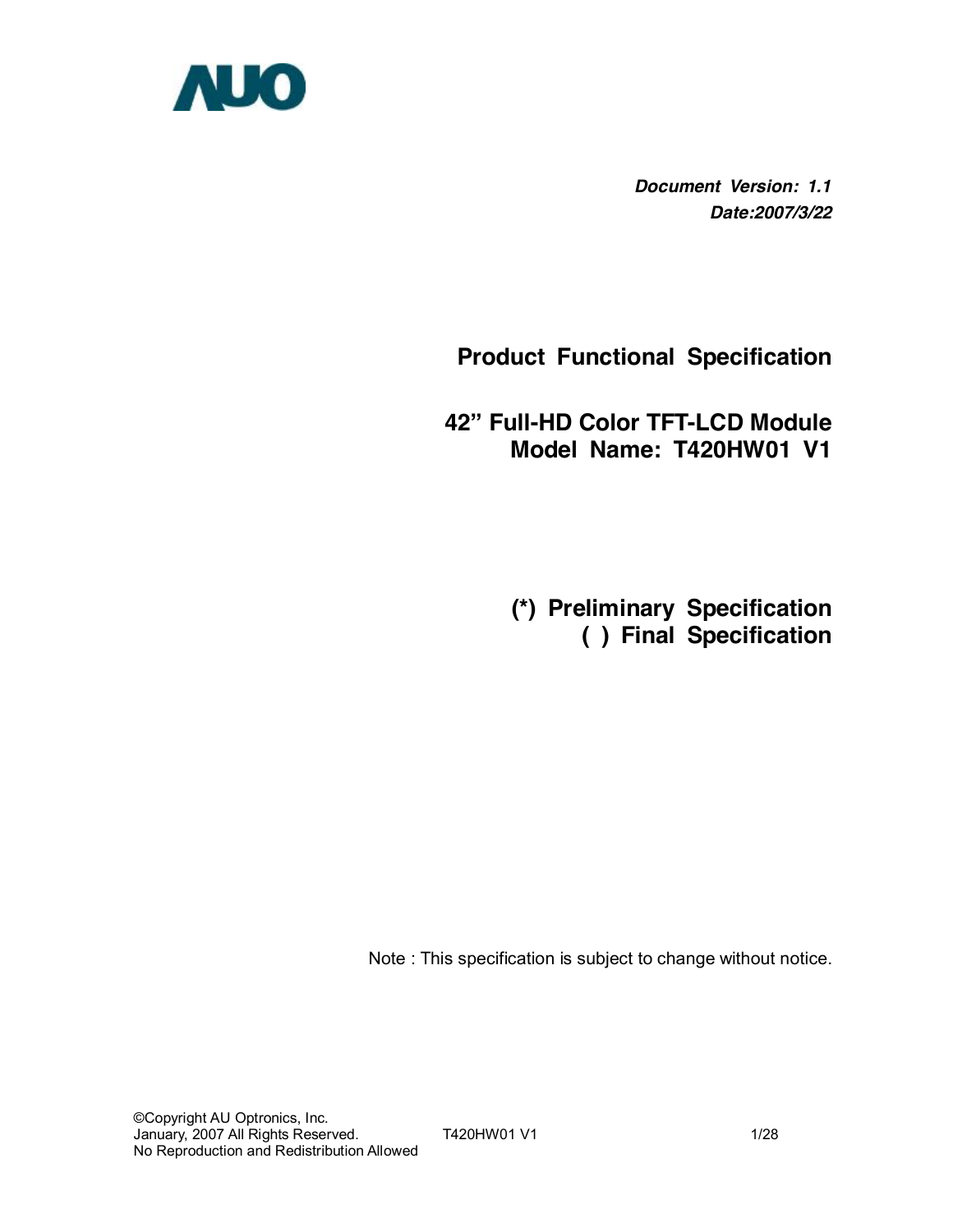

# **Contents**

| <b>No</b>      | <b>ITEM</b>                    |
|----------------|--------------------------------|
|                | COVER                          |
|                | <b>CONTENTS</b>                |
|                | <b>RECORD OF REVISIONS</b>     |
| 1              | <b>GENERAL DESCRIPTION</b>     |
| $\overline{2}$ | ABSOLUTE MAXIMUM RATINGS       |
| 3              | ELECTRICAL SPECIFICATIONS      |
| $3 - 1$        | ELECTRICAL CHARACTREISTICS     |
| $3 - 2$        | <b>INTERFACE CONNECTIONS</b>   |
| $3 - 3$        | SIGNAL TIMING SPECIFICATIONS   |
| $3-4$          | SIGNAL TIMING WAVEFORMS        |
| $3-5$          | COLOR INPUT DATA REFERNECE     |
| $3-6$          | POWER SEQUENCE                 |
| 4              | OPTICAL SPECIFICATIONS         |
| 5              | MECHANICAL CHARACTERISTICS     |
| 6              | <b>RELIABILITY</b>             |
| $\overline{7}$ | <b>INTERNATIONAL STANDARDS</b> |
| $7 - 1$        | <b>SAFETY</b>                  |
| $7 - 2$        | <b>EMC</b>                     |
| 8              | <b>PACKING</b>                 |
| 9              | <b>PRECAUTIONS</b>             |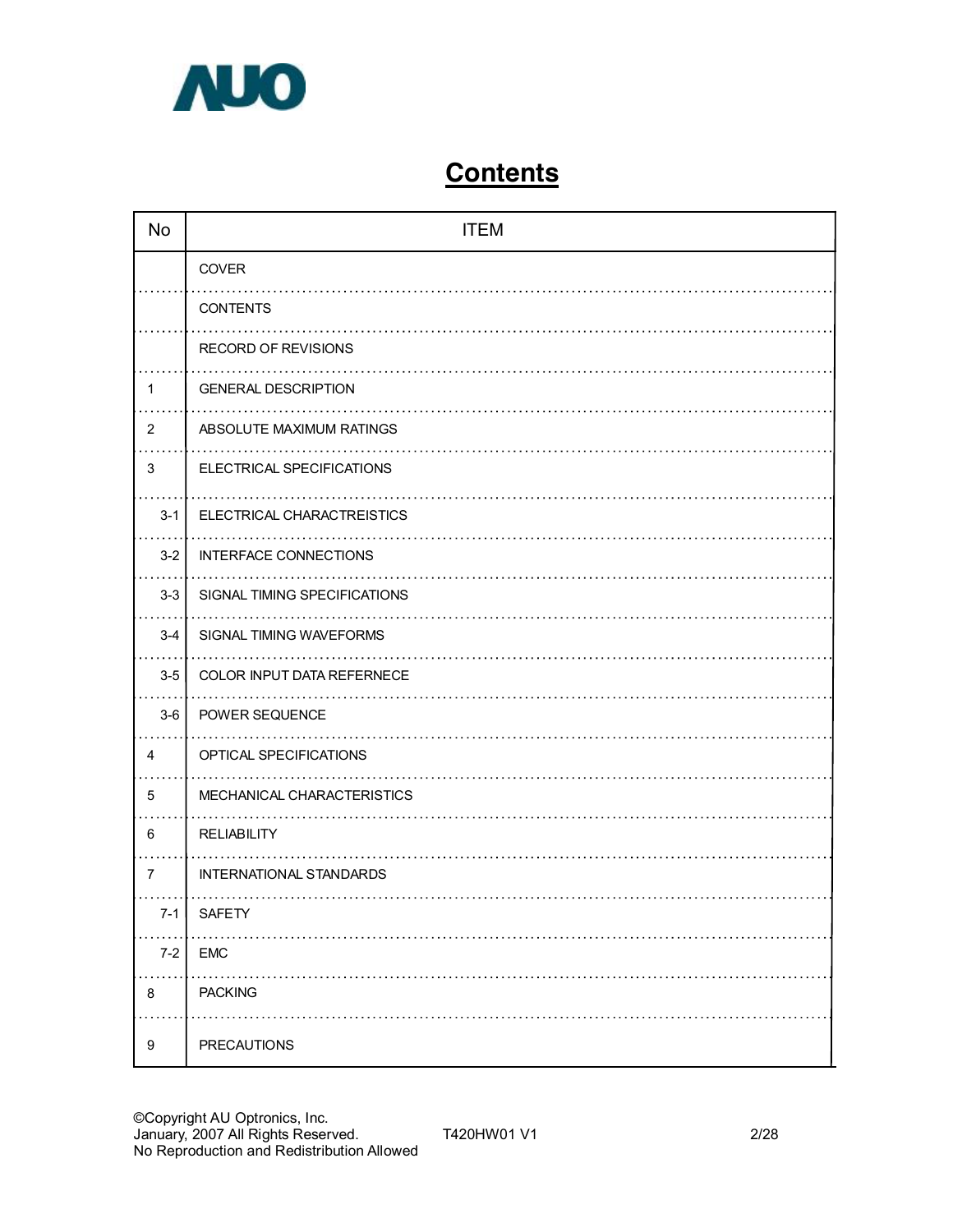

## **Record of Revision**

| Version | <b>Date</b> | No | <b>Old Description</b> | <b>New Description</b>           | Remark |
|---------|-------------|----|------------------------|----------------------------------|--------|
| $1.0$   | 2007/2/7    |    | First release          |                                  |        |
| 1.1     | 2007/3/22   |    |                        | Add Inverter Slave Connector Pin |        |
|         |             |    |                        | Assignment (page 12)             |        |
|         |             |    |                        |                                  |        |
|         |             |    |                        |                                  |        |
|         |             |    |                        |                                  |        |
|         |             |    |                        |                                  |        |
|         |             |    |                        |                                  |        |
|         |             |    |                        |                                  |        |
|         |             |    |                        |                                  |        |
|         |             |    |                        |                                  |        |
|         |             |    |                        |                                  |        |
|         |             |    |                        |                                  |        |
|         |             |    |                        |                                  |        |
|         |             |    |                        |                                  |        |
|         |             |    |                        |                                  |        |
|         |             |    |                        |                                  |        |
|         |             |    |                        |                                  |        |
|         |             |    |                        |                                  |        |
|         |             |    |                        |                                  |        |
|         |             |    |                        |                                  |        |
|         |             |    |                        |                                  |        |
|         |             |    |                        |                                  |        |
|         |             |    |                        |                                  |        |
|         |             |    |                        |                                  |        |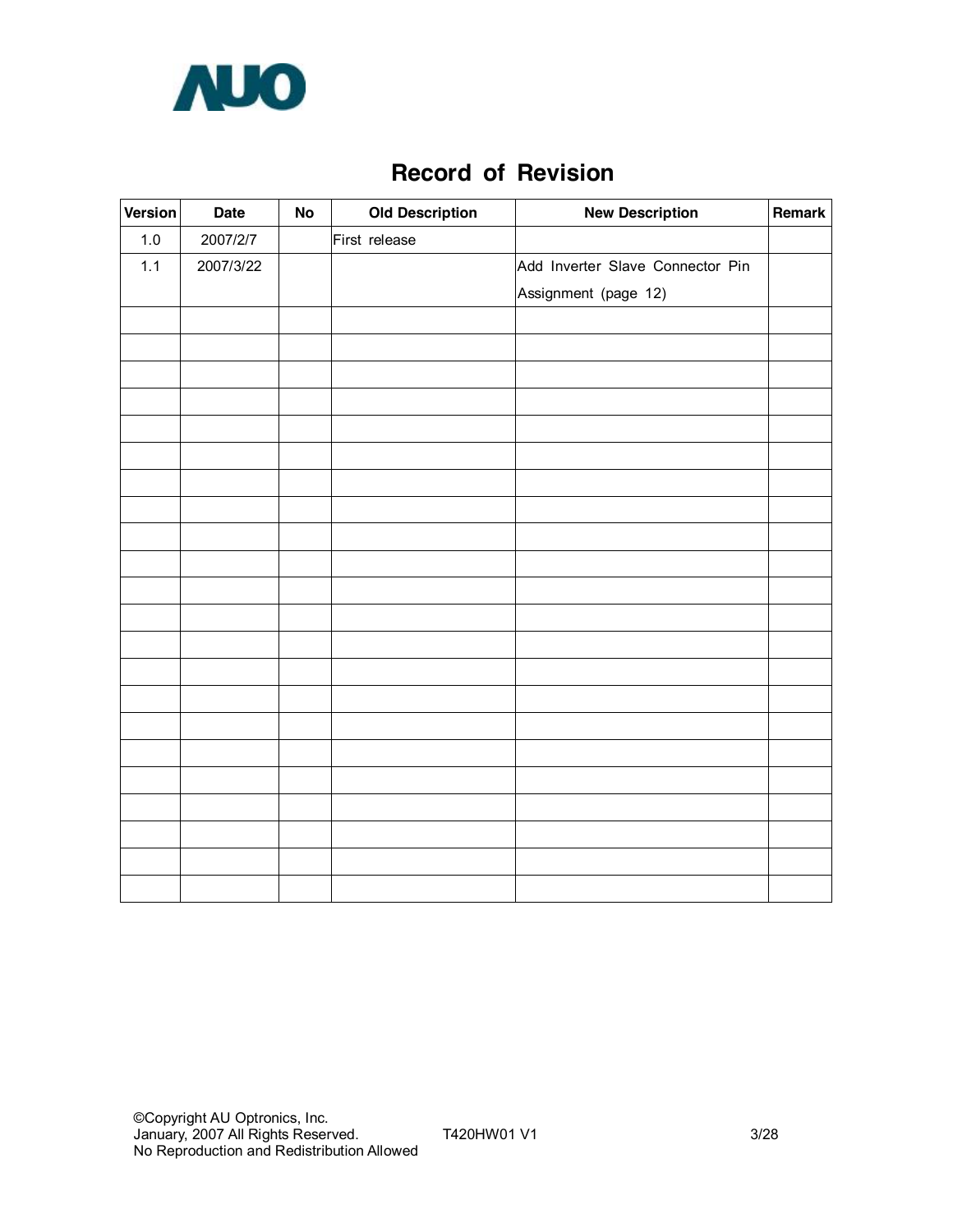

## **1. General Description**

This specification applies to the 42 inch Color TFT-LCD Module T420HW01 V1. This LCD module has a TFT active matrix type liquid crystal panel 1920x1080 pixels, and diagonal size of 42 inch. This module supports 1920x1080 Full-HD mode (Non-interlace).

Each pixel is divided into Red, Green and Blue sub-pixels or dots which are arranged in vertical stripes. Gray scale or the brightness of the sub-pixel color is determined with a 8-bit gray scale signal for each dot.

The T420HW01 V1 has been designed to apply the 8-bit 2 channel LVDS interface method. It is intended to support displays where high brightness, wide viewing angle, high color saturation, and high color depth are very important.

|  |  | * General Information |  |
|--|--|-----------------------|--|
|--|--|-----------------------|--|

| <b>Items</b>              | <b>Specification</b>          | Unit          | <b>Note</b>   |
|---------------------------|-------------------------------|---------------|---------------|
| <b>Active Screen Size</b> | 42.02                         | inches        |               |
| <b>Display Area</b>       | $930.24(H) \times 523.26(V)$  | mm            |               |
| <b>Outline Dimension</b>  | 983.0(H) x 576.0(V) x 52.3(D) | mm            | With inverter |
| <b>Driver Element</b>     | a-Si TFT active matrix        |               |               |
| <b>Display Colors</b>     | 16.7M                         | <b>Colors</b> |               |
| <b>Number of Pixels</b>   | 1920 x 1080                   | <b>Pixel</b>  |               |
| <b>Pixel Pitch</b>        | 0.4845                        | mm            |               |
| <b>Pixel Arrangement</b>  | <b>RGB</b> vertical stripe    |               |               |
| <b>Display Mode</b>       | <b>Normally Black</b>         |               |               |
| Lamp quantity, type       | 20pcs, Straight type          | pcs           |               |
| <b>Surface Treatment</b>  | AG <sub>3H</sub>              |               |               |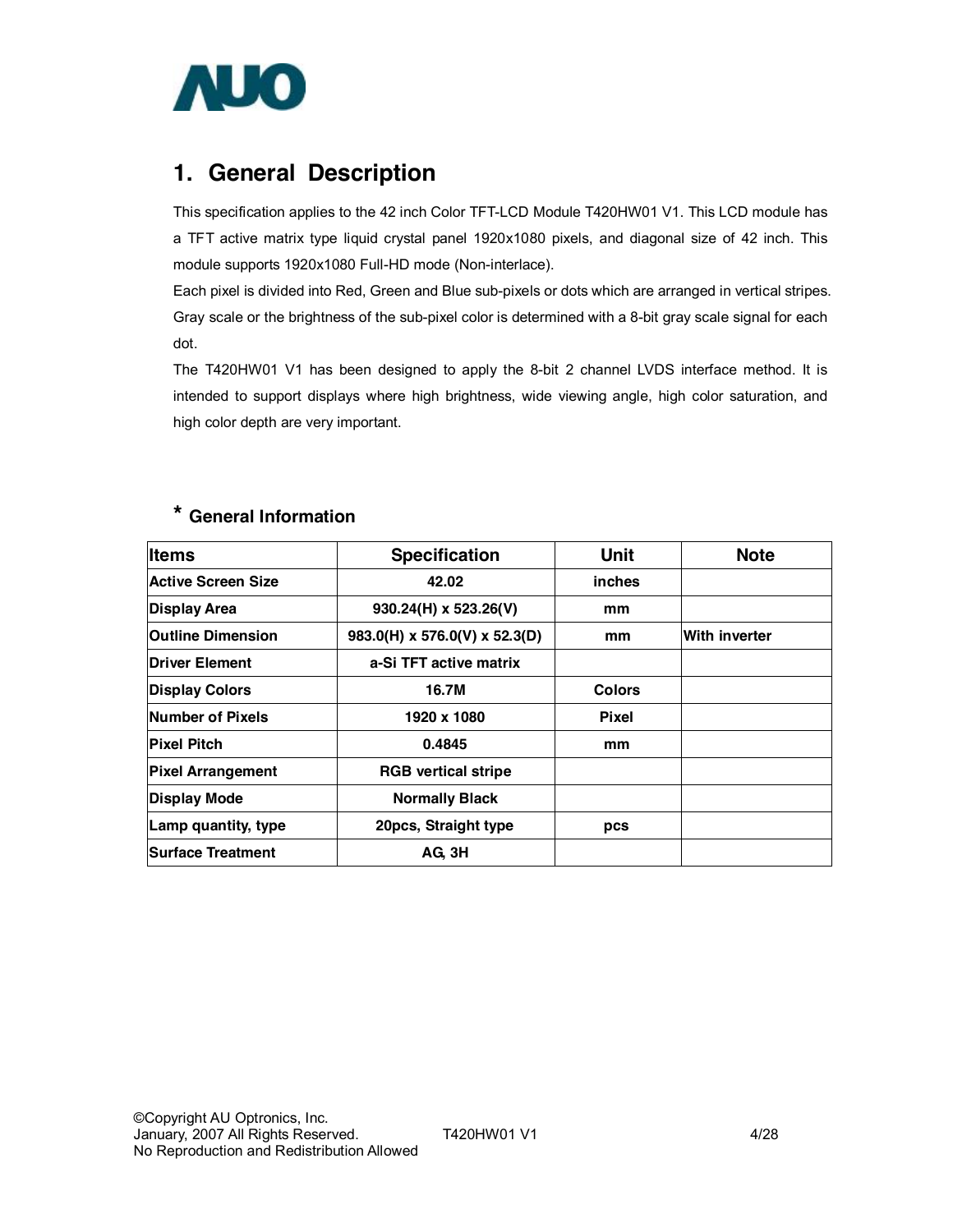

# **Absolute Maximum Ratings**

The following are maximum values which, if exceeded, may cause faulty operation or damage to the unit.

| <b>Item</b>                           | Symbo                               | Min               | Max  | Unit                      | <b>Note</b>    |
|---------------------------------------|-------------------------------------|-------------------|------|---------------------------|----------------|
|                                       |                                     |                   |      |                           |                |
| Power Supply Input Voltage            | <b>VDD</b>                          | $-0.3$            | 14   | [Volt]                    | 1              |
| Logic Input Voltage                   | Vin.                                | $-0.3$            | 3.6  | [Volt]                    | 1              |
| <b>BLU Input Voltage</b>              | <b>VDDB</b>                         | $-0.3$            | 26.4 | [Volt]                    | 1              |
| <b>BLU Brightness Control Voltage</b> | <b>BLON</b>                         | $-0.3$            | 3.6  | [Volt]                    | 1              |
| <b>Ambient Operating Temperature</b>  | <b>T</b> op                         | $\Omega$          | +50  | $\lceil{^{\circ}C}\rceil$ | 2              |
| <b>Ambient Operating Humidity</b>     | Hop                                 | 10                | 80   | [%RH]                     | 2              |
| Storage Temperature                   | $\mathsf{T}\mathsf{s}\mathsf{\tau}$ | $-20$             | +60  | $\mathsf{I}^{\circ}$ Cl   | $\overline{2}$ |
| <b>Storage Humidity</b>               | $H_{ST}$                            | 10                | 80   | [%RH]                     | 2              |
| Shock (non-operation)                 |                                     |                   | 50   | G                         | 3              |
| Vibration (non-operation)             |                                     |                   | 1.5  | G                         | 4              |
| Thermal shock                         |                                     | -20               | 60   | C                         | 5              |
| Altitude test                         |                                     | 50000feet (12Kpa) |      |                           |                |

Note 1 : Duration = 50msec

- Note 2 : Maximum Wet-Bulb should be 50℃ and No condensation.
- Note 3 : Half sine wave, shock level : 50G(11ms), direction : ±x, ±y, ±z (one time each direction)
- Note 4 : Wave form : Sin, vibration level : 1.5G RMS, Bandwidth : 10~500Hz

Duration : X,Y,Z 30min (one time each direction)

Note 5 : -20C/1hr ~ 60C/1hr, 100 cycles



©Copyright AU Optronics, Inc. January, 2007 All Rights Reserved. T420HW01 V1 5/28 No Reproduction and Redistribution Allowed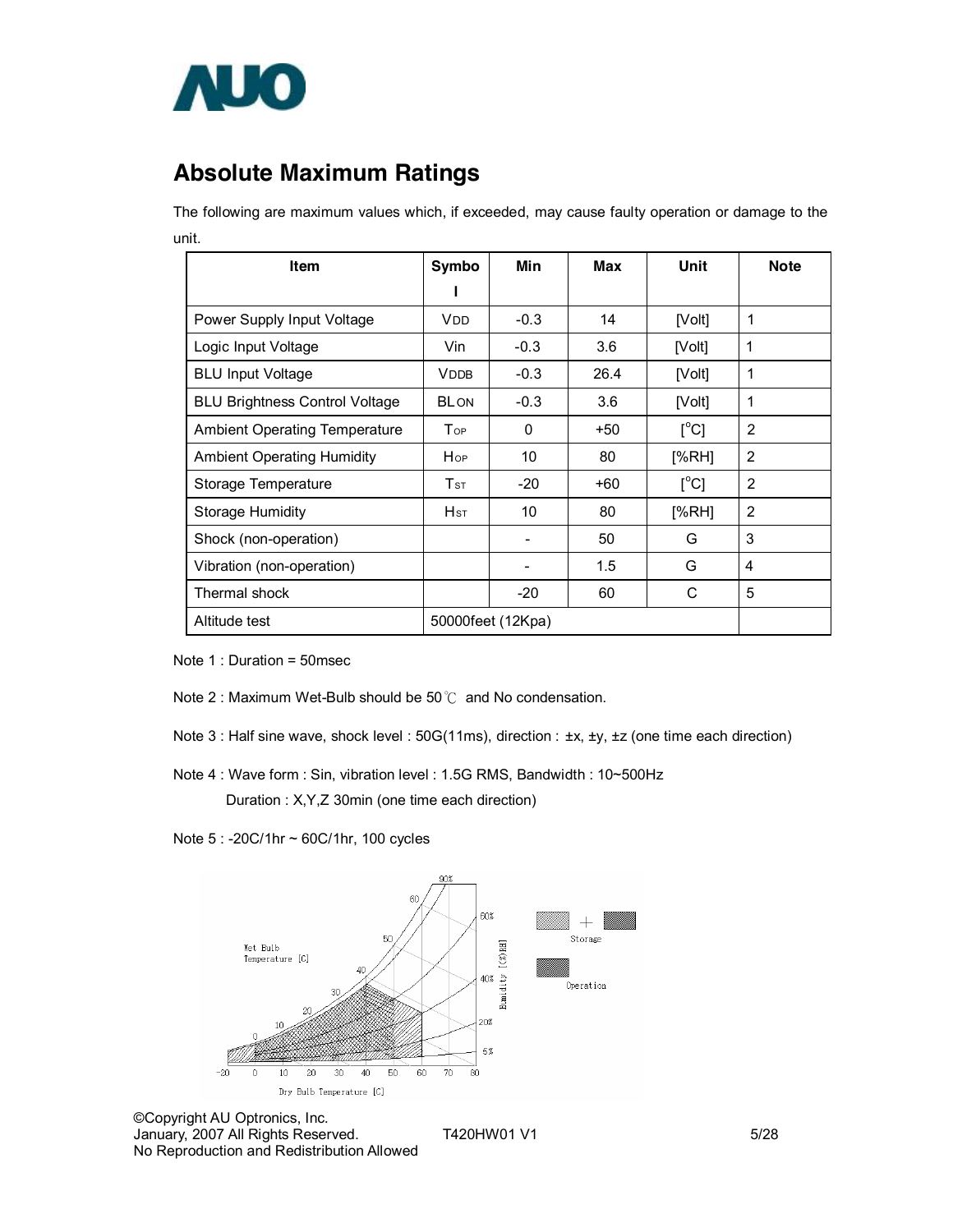

# **2. Electrical Specification**

The T420HW01 requires two power inputs. One is employed to power the LCD electronics and to drive the TFT array and liquid crystal. The second input, which powers the CCFL, is typically generated by an inverter.

| <b>Parameter</b> |                                    | <b>Symbol</b>         |                              | <b>Values</b> |            |              | <b>Notes</b>   |
|------------------|------------------------------------|-----------------------|------------------------------|---------------|------------|--------------|----------------|
|                  |                                    |                       | Min                          | <b>Typ</b>    | <b>Max</b> |              |                |
| LCD:             |                                    |                       |                              |               |            |              |                |
|                  | Power Supply Input Voltage         | Vdd                   | 10.8                         | 12            | 13.2       | Vdc          |                |
|                  | Power Supply Input Current         | Idd                   | $\qquad \qquad \blacksquare$ | $\mathbf 1$   |            | A            | $\mathbf{1}$   |
|                  | <b>Power Consumption</b>           | P <sub>C</sub>        | $\overline{\phantom{a}}$     | 12            |            | Watt         | $\mathbf{1}$   |
| Inrush Current   |                                    | $I_{\text{RUSH}}$     |                              |               | 4          | A            | 5              |
| <b>LVDS</b>      | Differential Input                 | <b>V<sub>TH</sub></b> |                              |               | $+100$     | mV           |                |
| Interface        | <b>High Threshold</b>              |                       |                              |               |            |              | 4              |
|                  | Voltage                            |                       |                              |               |            |              |                |
|                  | Differential Input                 | <b>V<sub>TL</sub></b> | $-100$                       |               |            | mV           |                |
|                  | Low Threshold                      |                       |                              |               |            |              | 4              |
|                  | Voltage                            |                       |                              |               |            |              |                |
|                  | Common Input                       | <b>VCIM</b>           | 0.6                          | 1.2           | 1.8        | $\vee$       |                |
|                  | Voltage                            |                       |                              |               |            |              |                |
| <b>CMOS</b>      | Input High                         | <b>VIH</b>            | 2.0                          |               | 3.3        | Vdc          |                |
| Interface        | Threshold Voltage                  | (High)                |                              |               |            |              |                |
|                  | Input Low                          | VIL                   | $\Omega$                     |               | 1          | Vdc          |                |
|                  | Threshold Voltage                  | (Low)                 |                              |               |            |              |                |
|                  | <b>Backlight Power Consumption</b> |                       |                              | (165)         | (170)      | Watt         | $\overline{2}$ |
| Life Time        |                                    |                       | 50000                        | 60000         |            | <b>Hours</b> | 3              |

## **3-1 Electrical Characteristics**

The performance of the Lamp in LCM, for example life time or brightness, is extremely influenced by the characteristics of the DC-AC Inverter. So all the parameters of an inverter should be carefully designed so as not to produce too much leakage current from high-voltage output of the inverter. When you design or order the inverter, please make sure unwanted lighting caused by the mismatch of the lamp and the inverter (no lighting, flicker, etc) never occurs. When you confirm it, the LCD Assembly should be operated in the same condition as installed in your instrument.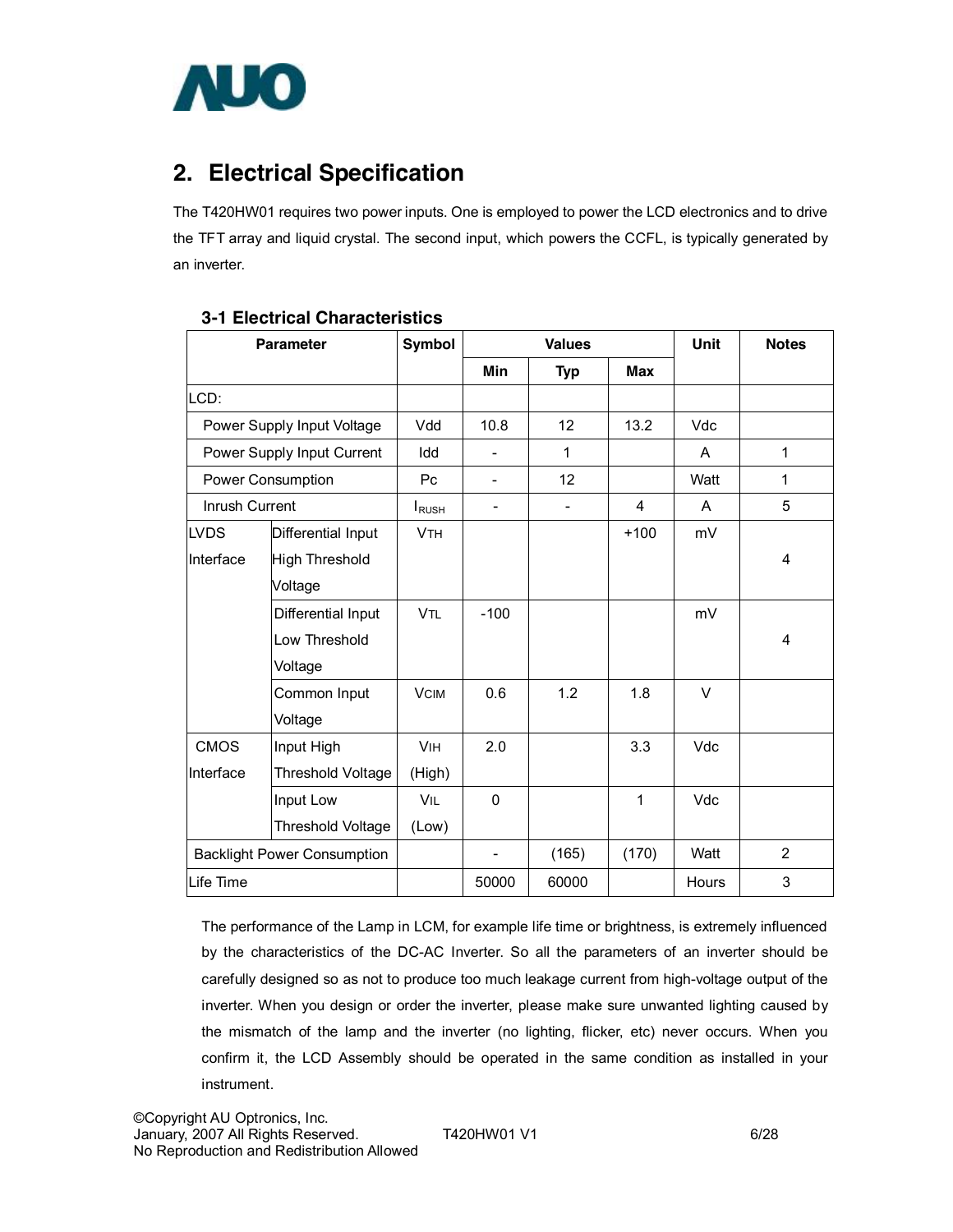

Do not attach a conducting tape to lamp connecting wire. If the lamp wire attach to conducting tape, TFT-LCD Module have a low luminance and the inverter has abnormal action because leakage current occurs between lamp wire and conducting tape.

The relative humidity must not exceed 80% non-condensing at temperatures of 40 ℃ or less. At temperatures greater than 40℃, the wet bulb temperature must not exceed 39℃. When operate at low temperatures, the brightness of CCFL will drop and the lifetime of CCFL will be reduced.

#### **Note :**

- **1.** Vdd=12.0V, fv=60Hz, fcLK=80 Mhz, 25℃, Vdd Duration time= 470 µs, Test pattern : white pattern
- **2.** The Backlight power consumption shown above does include loss of external inverter at 25 ℃. The used lamp current is the lamp typical current
- **3.** The life is determined as the time at which luminance of the lamp is 50% compared to that of initial value at the typical lamp current on condition of continuous operating at  $25 \pm 2^{\circ}$ C.
- **4.** VCIM = 1.2V



**Figure : LVDS Differential Voltage** 

**5.** Measurement Condition: Rising time = 470  $\mu$  s

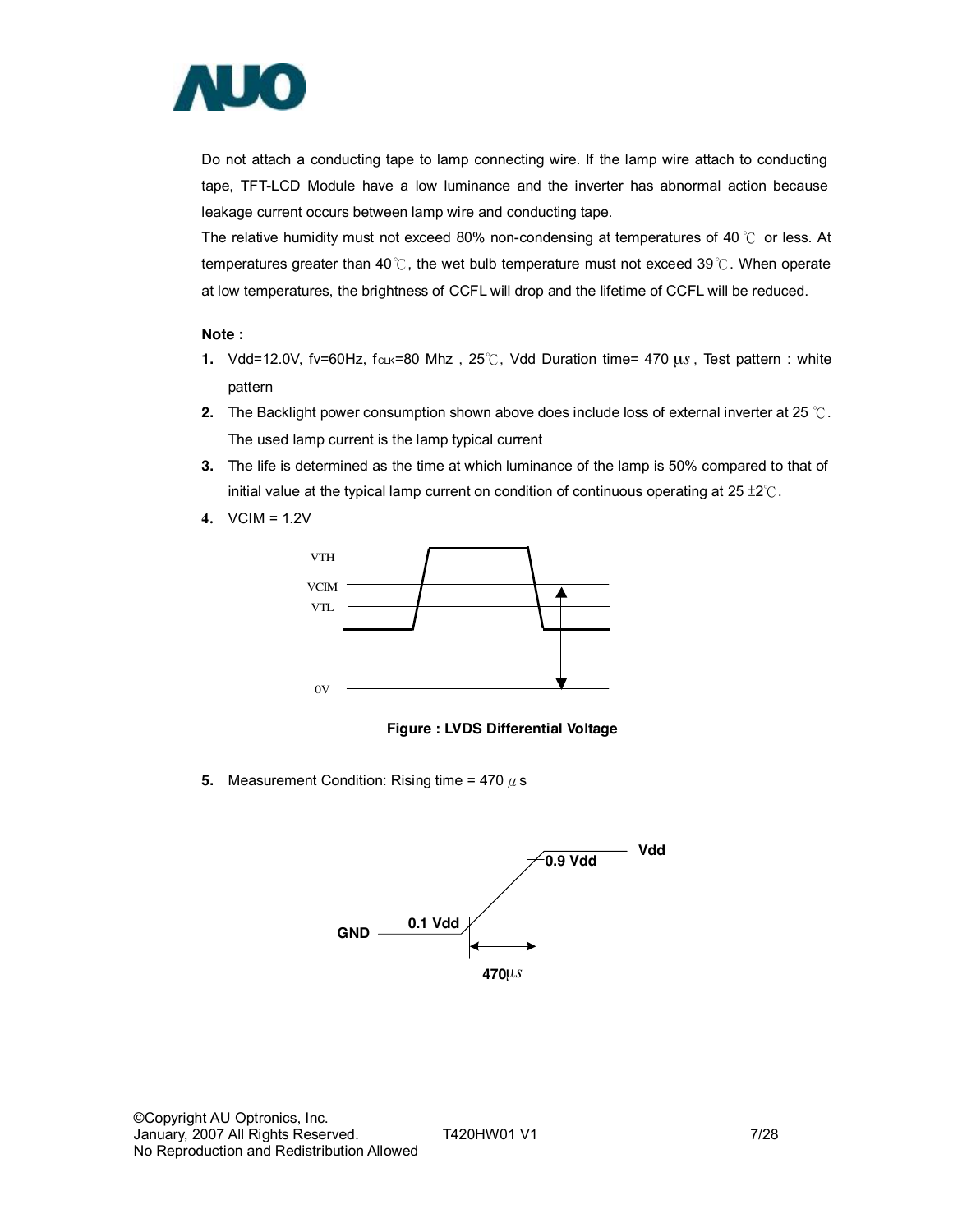

## **3-2 Interface Connections**

**-** LCD connector: FI-RE51S-HF (JAE) or equivalent

|                | No Symbol        | Description            |                          | No Symbol         | Description              |
|----------------|------------------|------------------------|--------------------------|-------------------|--------------------------|
| 1              | <b>GND</b>       | Ground                 | 27                       | GND               | Ground                   |
| $\overline{2}$ | <b>NC</b>        | No connection          | 28                       | <b>REON</b>       | <b>SECOND CHANNEL 0-</b> |
| 3              | <b>NC</b>        | No connection          | 29                       | <b>RE0P</b>       | SECOND CHANNEL 0+        |
| 4              | <b>NC</b>        | No connection          | 30                       | RE <sub>1N</sub>  | <b>SECOND CHANNEL 1-</b> |
| 5              | <b>NC</b>        | No connection          | 31                       | RE <sub>1</sub> P | SECOND CHANNEL 1+        |
| 6              | Reserved         |                        | 32                       | RE <sub>2N</sub>  | <b>SECOND CHANNEL 2-</b> |
| 7              |                  | LVDS SEL LVDS order    | 33                       | RE <sub>2P</sub>  | <b>SECOND CHANNEL 2+</b> |
| 8              | Reserved         |                        | 34                       | GND               | Ground                   |
| 9              | Reserved         |                        | 35                       | <b>RECLKN</b>     | SECOND CLOCK CHANNEL C-  |
| 10             | Reserved         |                        | 36                       | <b>RECLKP</b>     | SECOND CLOCK CHANNEL C+  |
| 11             | <b>GND</b>       | Ground                 | 37                       | GND               | Ground                   |
| 12             | RO <sub>ON</sub> | FIRST CHANNEL 0-       | 38                       | RE3N              | <b>SECOND CHANNEL 3-</b> |
|                | 13 RO 0P         | FIRST CHANNEL 0+       | 39                       | RE3P              | SECOND CHANNEL 3+        |
| 14             | RO <sub>1N</sub> | FIRST CHANNEL 1-       | 40                       | <b>NC</b>         | No connection            |
|                | 15 RO 1P         | FIRST CHANNEL 1+       | 41                       | <b>NC</b>         | No connection            |
|                | 16 RO 2N         | FIRST CHANNEL 2-       | 42                       | <b>GND</b>        | Ground                   |
| 17             | RO <sub>2P</sub> | FIRST CHANNEL 2+       | 43                       | <b>GND</b>        | Ground                   |
| 18             | GND              | Ground                 | 44                       | GND               | Ground                   |
| 19             | <b>ROCLKN</b>    | FIRST CLOCK CHANNEL C- | 45                       | <b>GND</b>        | Ground                   |
| 20             | <b>ROCLKP</b>    | FIRST CLOCK CHANNEL C+ | 46                       | <b>GND</b>        | Ground                   |
| 21             | <b>GND</b>       | Ground                 | 47                       | <b>NC</b>         | No connection            |
| 22             | RO <sub>3N</sub> | FIRST CHANNEL 3-       | 48                       | <b>VLCD</b>       | Power Supply +12V        |
| 23             | RO <sub>3P</sub> | FIRST CHANNEL 3+       | 49                       | <b>VLCD</b>       | Power Supply +12V        |
| 24             | <b>NC</b>        | No connection          | 50                       | <b>VLCD</b>       | Power Supply +12V        |
| 25             | <b>NC</b>        | No connection          | 51                       | <b>VLCD</b>       | Power Supply +12V        |
| 26             | GND              | Ground                 | $\overline{\phantom{0}}$ |                   |                          |
|                |                  |                        |                          |                   |                          |

Note: 1. All GND (ground) pin should be connected together to the LCD module's metal frame.

2. All  $V_{LCD}$  (power input ) pins should be connected.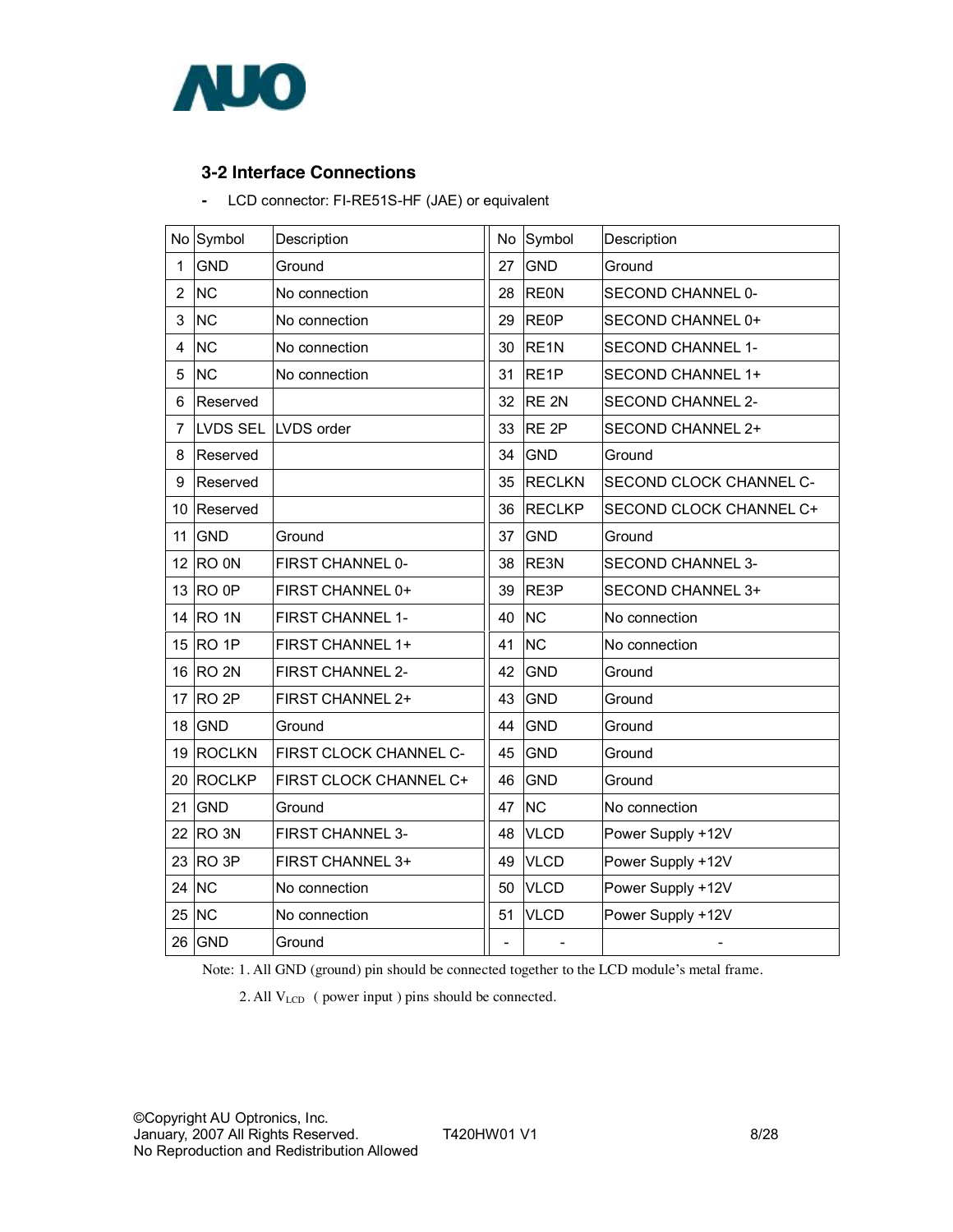

### **LVDS Option = HighË JEIDA**



## **LVDS Option = Low/OpenË NS**

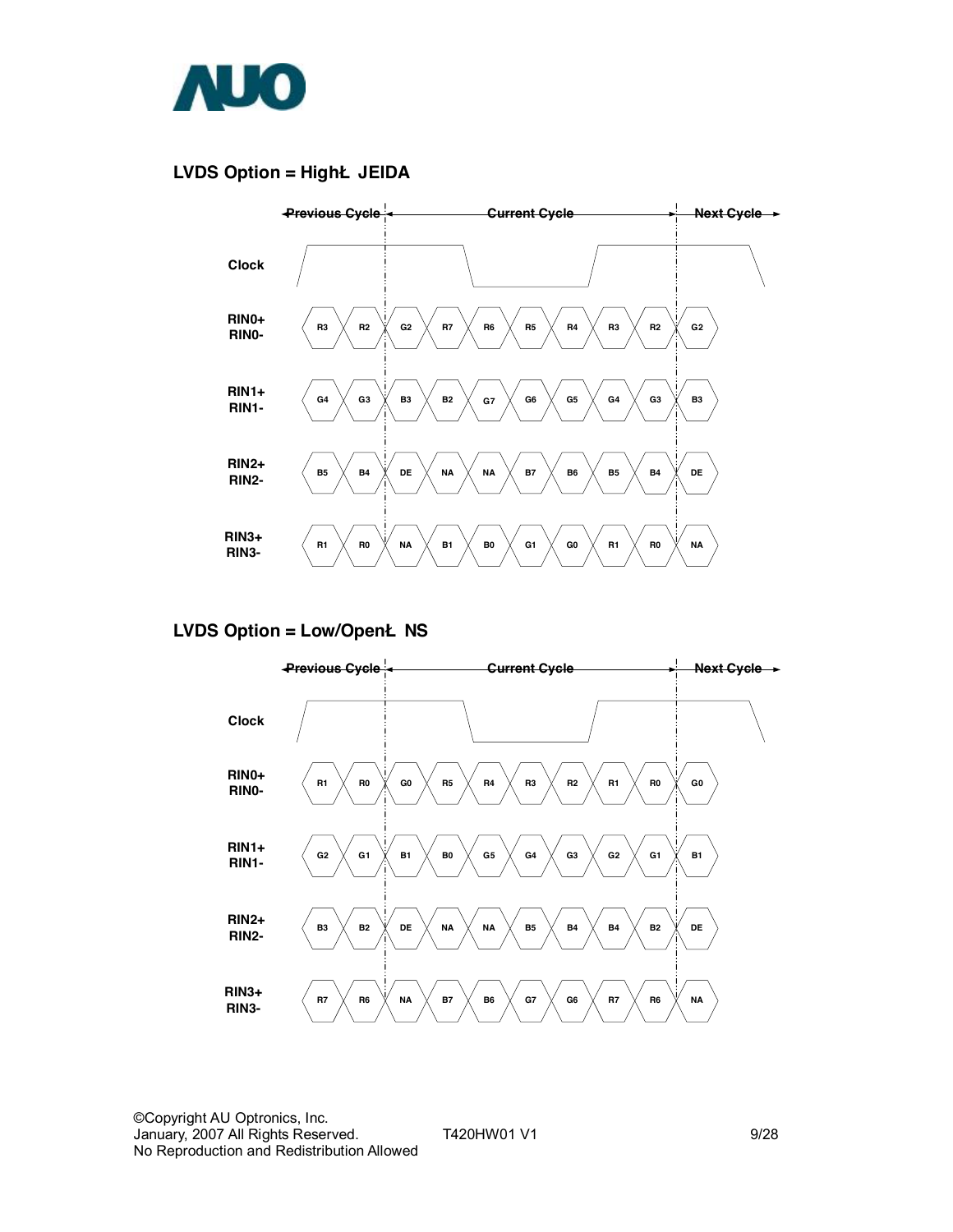

## **Backlight Connector Pin Configuration**

#### **1. Electrical specification**

| No             | <b>ITEM</b>                       | SYMBOL                   |            | <b>CONDITION</b>                   | <b>MIN</b> | <b>TYP</b> | <b>MAX</b>     | <b>UNIT</b>      | Note           |
|----------------|-----------------------------------|--------------------------|------------|------------------------------------|------------|------------|----------------|------------------|----------------|
| 1              | Input Voltage                     | V <sub>DB</sub>          |            |                                    | 22.8       | 24.0       | 26.4           | $V_{DC}$         |                |
| $\overline{c}$ | Input Current                     | $I_{\text{DDB}}$         |            | $VDB=24V$<br>100% Brightness       | 6.5        | 6.8        | 7.1            | $A_{DC}$         | 1              |
| 3              | Input Power                       | P <sub>DB</sub>          |            | $VDB=24V$<br>100% Brightness       | ---        | (165)      | 170            | W                | 1              |
| 4              | Input inrush current              | <b>IRUSH</b>             |            | $V_{DDB} = 24V$<br>100% Brightness |            |            | 12             | $A_{DC}$         | $\overline{2}$ |
| 5              | Output Frequency                  | $F_{BL}$                 |            | $VDB=24V$                          | $---$      | 36         | ---            | kHz              |                |
| 6              | <b>ON/OFF Control</b>             | VBLON                    | ON         | $VDB=24V$                          | 2.0        | ---        | 3.3            | $V_{DC}$         |                |
|                | Voltage                           |                          | <b>OFF</b> | $VDB=24V$                          | 0.0        | ---        | 0.8            | $V_{DC}$         |                |
| $\overline{7}$ | <b>ON/OFF Control</b><br>Current  | <b>I</b> BLON            |            | $VDB=24V$                          | $\Omega$   |            | $\overline{2}$ | mA <sub>DC</sub> |                |
| 8              | <b>External PWM</b>               | <b>EVPWM</b>             | <b>MAX</b> |                                    | 2.0        | $---$      | 3.3            | $V_{DC}$         |                |
|                | Control Voltage                   |                          | <b>MIN</b> |                                    | $\Omega$   | $---$      | 0.8            | $V_{DC}$         |                |
| 9              | <b>External PWM</b>               | <b>Elpwm</b>             | <b>MAX</b> | PWM=100%                           | $\Omega$   | ---        | 2              | $mA_{DC}$        |                |
|                | <b>Control Current</b>            |                          | <b>MIN</b> | PWM=30%                            | $\Omega$   | ---        | $\overline{2}$ | $mA_{DC}$        |                |
| 10             | <b>External PWM Duty</b><br>Ratio | <b>EDPWM</b>             |            |                                    | 30         | ---        | 100            | $\%$             |                |
| 11             | <b>External PWM</b><br>Frequency  | <b>EF</b> <sub>PWM</sub> |            |                                    | 140        | 180        | 300            | Hz.              |                |
| 12             | Internal PWM<br>Control Voltage   | IV <sub>PWM</sub>        |            | $V_{DDB} = 24V$                    | 0          |            | 3.3            | $V_{DC}$         |                |

(Ta=25±5℃, Turn on for 45minutes)

Note 1 : Duration = 20 ms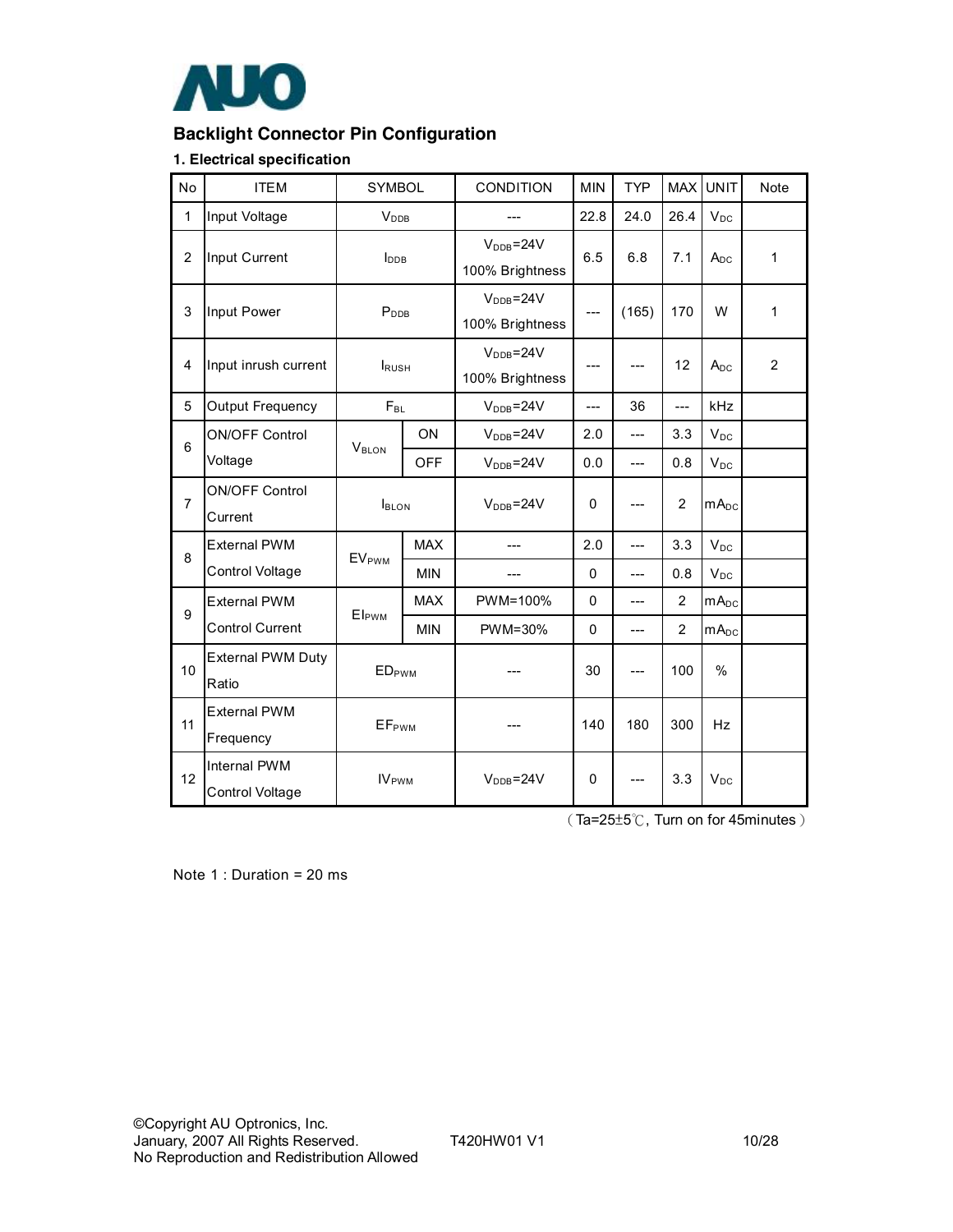

## **2. Input specification**

Connector 1: S14B-PH-SM3-TB(JST) or equivalent

| Pin No          | Symbol                                     | Description                                                                                                                      |
|-----------------|--------------------------------------------|----------------------------------------------------------------------------------------------------------------------------------|
| 1               | <b>VDDB</b>                                | Operating Voltage Supply, +24V DC regulated                                                                                      |
| $\overline{2}$  | <b>VDDB</b>                                | Operating Voltage Supply, +24V DC regulated                                                                                      |
| 3               | <b>VDDB</b>                                | Operating Voltage Supply, +24V DC regulated                                                                                      |
| 4               | <b>VDDB</b>                                | Operating Voltage Supply, +24V DC regulated                                                                                      |
| 5               | <b>V<sub>DDB</sub></b>                     | Operating Voltage Supply, +24V DC regulated                                                                                      |
| 6               | <b>BLGND</b>                               | Ground and Current Return                                                                                                        |
| $\overline{7}$  | <b>BLGND</b>                               | Ground and Current Return                                                                                                        |
| 8               | <b>BLGND</b>                               | Ground and Current Return                                                                                                        |
| 9               | <b>BLGND</b>                               | Ground and Current Return                                                                                                        |
| 10              | <b>BLGND</b>                               | Ground and Current Return                                                                                                        |
| 11              | Det(1)                                     | Output of Detect error: Low=NG, High=OK                                                                                          |
| 12 <sup>°</sup> | <b>VBLON</b>                               | BL On-Off: Open/High (3.3V) for BL On as default                                                                                 |
| 13              | P <sub>DIM</sub> <sup>(2)</sup>            | External PWM (AC Signal Control Duty);<br>Internal PWM (DC Power Control Duty, 0~3.3V);<br>Open/High (+3.3V, 100% Duty) for 100% |
| 14              | <b>P</b> DIM<br>Selection <sup>(3,4)</sup> | GND: External PWM dimming;<br>Open/High (3.3V): Internal PWM dimming.                                                            |

Note (1) Det is Output pin for detect power error.

- Note (2) PDIM is PWM duty control input for +3.3V TTL level signal or DC voltage by Pin 14 input. This input signal is (a) continuous pulse signal with +3.3V, TTL level signal spec, or (b) DC power with 0~3.3V. If this is Open or +3.3V, 100% duty (i.e. +3.3V, DC level), backlight should perform 100% luminance. Duty ratio of this input signal should be proportional relationship in certain range of control without any kind of inherent side effect like waterfall effect on screen. Guaranteed duty range and dimming ratio should be specified with supplementary measurement result.
- Note (3) Pin 14 is the selection pin for PWM control method; if this pin is connected to GND, PDIM input of Pin 13 should have logic level duty signal for PWM control. If this is set to High or Open, Pin 13 should have DC level signal therefore the Inverter should have Saw Tooth Wave Generator to generate internal PWM signal. Default setting is "Not Connected", Pin 13 of PWM control should have DC Level signal for PWM.
- Note (4) Pin 14 selection vs. Pin 11/13 control function table:

|                           | <b>Pin 13</b><br>Default: Open/High: 100% |
|---------------------------|-------------------------------------------|
| Pin $14 =$ GND            | External PWM<br>(AC Signal Control Duty)  |
| <b>Pin 14 = Open/High</b> | Internal PWM<br>(DC Power Control Duty)   |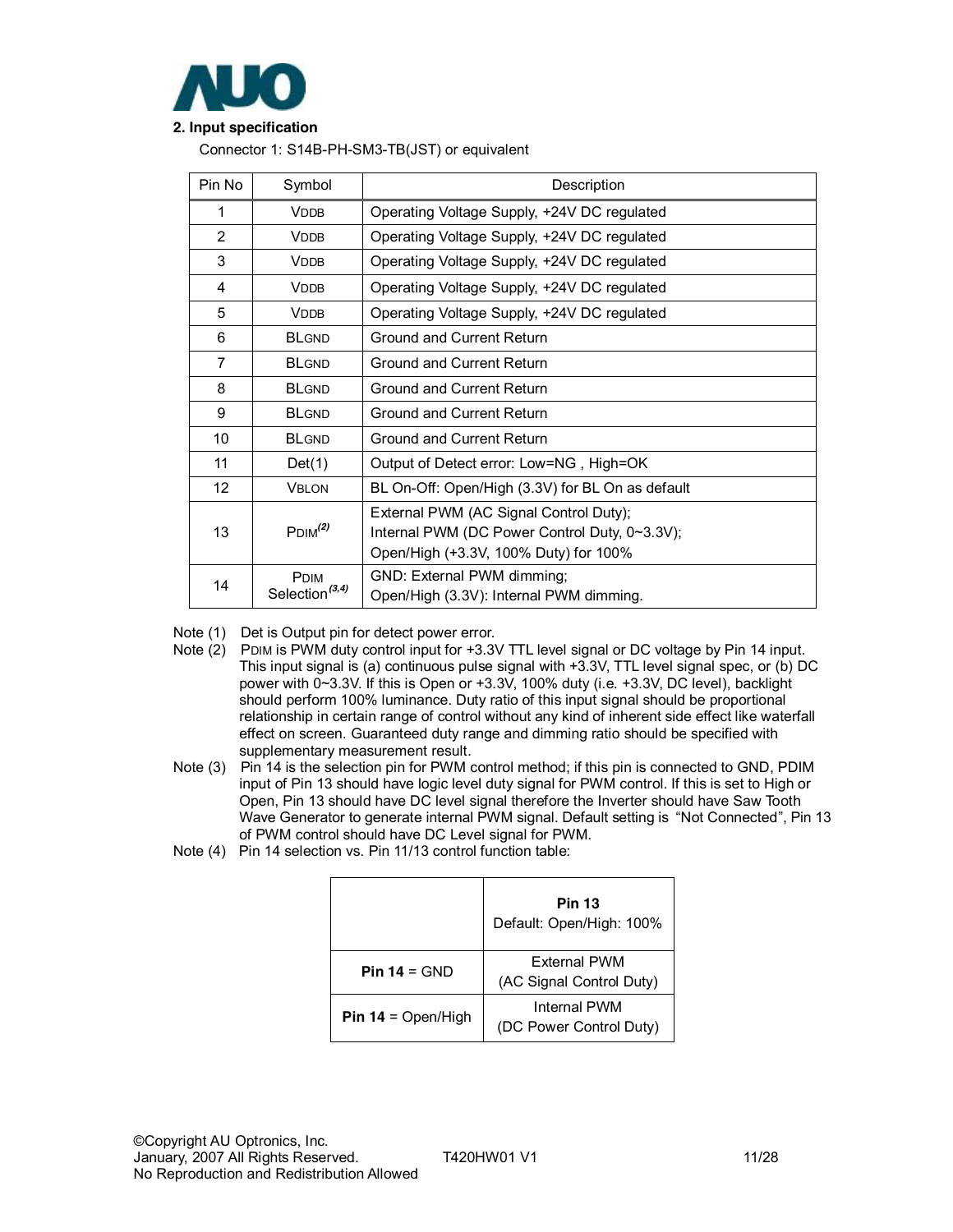

Slave Board:

## Connector 2: S12B-PH-SM3-TB(JST) or equivalent

| Pin No         | Symbol       | Description                                 |
|----------------|--------------|---------------------------------------------|
| 1              | <b>VDDB</b>  | Operating Voltage Supply, +24V DC regulated |
| $\overline{2}$ | <b>VDDB</b>  | Operating Voltage Supply, +24V DC regulated |
| 3              | <b>VDDB</b>  | Operating Voltage Supply, +24V DC regulated |
| 4              | <b>VDDB</b>  | Operating Voltage Supply, +24V DC regulated |
| 5              | <b>VDDB</b>  | Operating Voltage Supply, +24V DC regulated |
| 6              | <b>BLGND</b> | Ground and Current Return                   |
| $\overline{7}$ | <b>BLGND</b> | Ground and Current Return                   |
| 8              | <b>BLGND</b> | Ground and Current Return                   |
| 9              | <b>BLGND</b> | Ground and Current Return                   |
| 10             | <b>BLGND</b> | Ground and Current Return                   |
| 11             | NC.          |                                             |
| 12             | NC.          |                                             |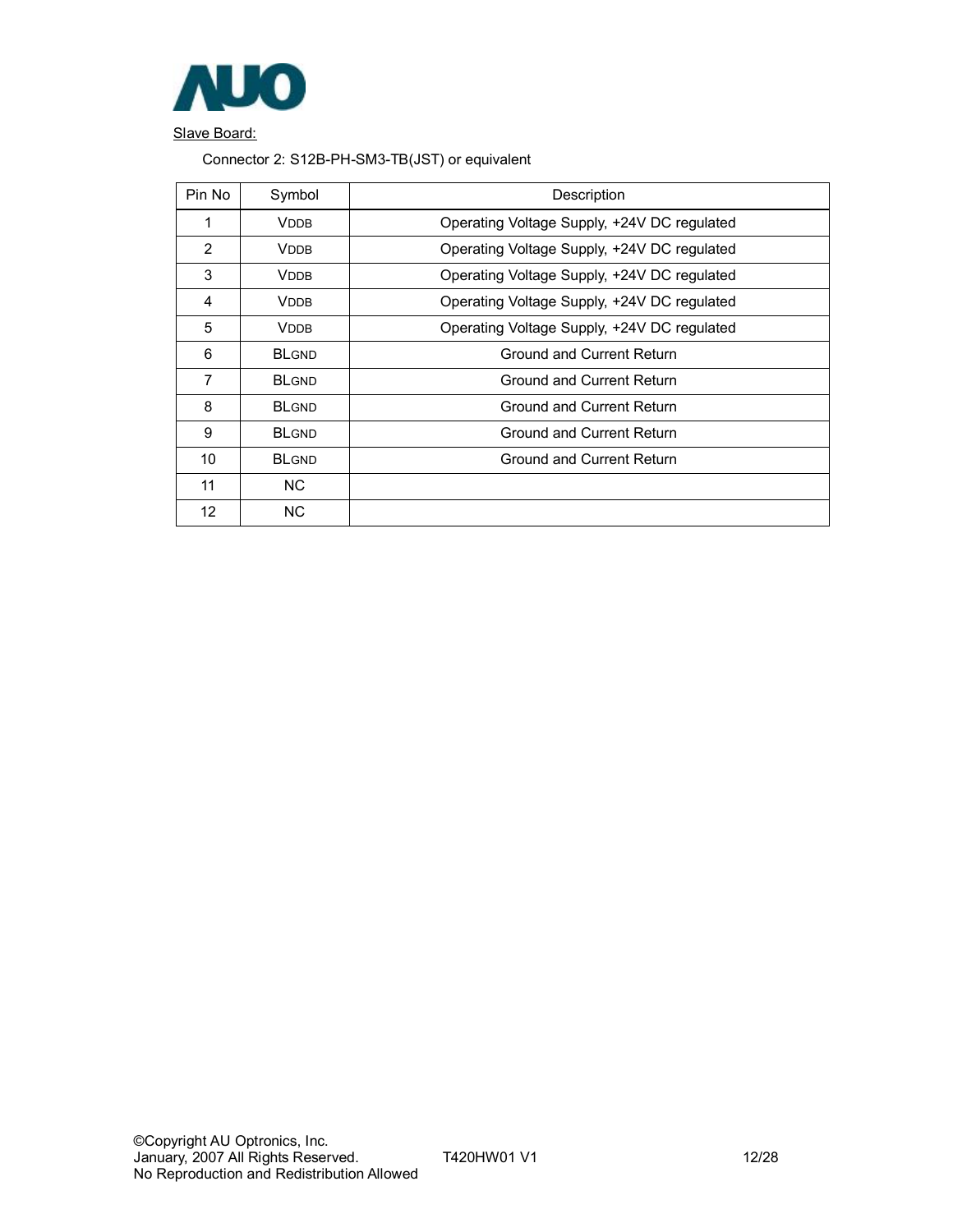

## **3-3 Signal Timing Specifications**

This is the signal timing required at the input of the User connector. All of the interface signal timing should be satisfied with the following specifications for it 's proper operation.

#### Timing Table (DE only Mode)

Vertical Frequency Range A (60Hz)

| Signal                    | Item      | Symbol      | Min   | <b>Type</b> | Max   | Unit        |
|---------------------------|-----------|-------------|-------|-------------|-------|-------------|
|                           | Period    | Tv          | 1090  | 1130        | 1200  | Th          |
|                           | Active    | Tdisp $(v)$ |       | 1080        |       | Th          |
| <b>Vertical Section</b>   | Blanking  | Tblk $(v)$  | 10    | 50          | 120   | Th          |
|                           | Period    | Th          | 1030  | 1100        | 1180  | <b>Tclk</b> |
|                           | Active    | Tdisp (h)   | 960   |             |       | Tclk        |
| <b>Horizontal Section</b> | Blanking  | Tblk (h)    | 70    | 140         | 220   | Tclk        |
| Clock                     | Period    | <b>CLK</b>  |       | 13.41       |       | ns          |
|                           | Frequency | Freq        | 67.36 | 74.58       | 84.96 | <b>MHz</b>  |
| <b>Vertical Frequency</b> | Frequency | Vs          | 58    | 60          | 62    | Hz          |
| Horizntal Frequency       | Frequency | Hs          | 65.4  | 67.8        | 72    | <b>KHz</b>  |

Vertical Frequency Range B (50Hz)

| Signal                    | Item      | Symbol      | Min   | <b>Type</b> | Max   | Unit        |
|---------------------------|-----------|-------------|-------|-------------|-------|-------------|
|                           | Period    | Tv          | 1316  | 1356        | 1426  | Th          |
|                           | Active    | Tdisp $(v)$ |       | 1080        |       | Th          |
| <b>Vertical Section</b>   | Blanking  | Tblk $(v)$  | 236   | 276         | 346   | Th          |
|                           | Period    | Th          | 1030  | 1100        | 1180  | Tclk        |
|                           | Active    | Tdisp (h)   |       | 960         |       | Tclk        |
| <b>Horizontal Section</b> | Blanking  | Tblk (h)    | 70    | 140         | 220   | <b>Tclk</b> |
| Clock                     | Period    | <b>CLK</b>  |       | 13.41       |       | ns          |
|                           | Frequency | Freq        | 67.77 | 74.58       | 84.13 | <b>MHz</b>  |
| Vertical Frequency        | Frequency | Vs          | 48    | 50          | 52    | Hz          |
| Horizntal Frequency       | Frequency | <b>Hs</b>   | 65.8  | 67.8        | 71.3  | <b>KHz</b>  |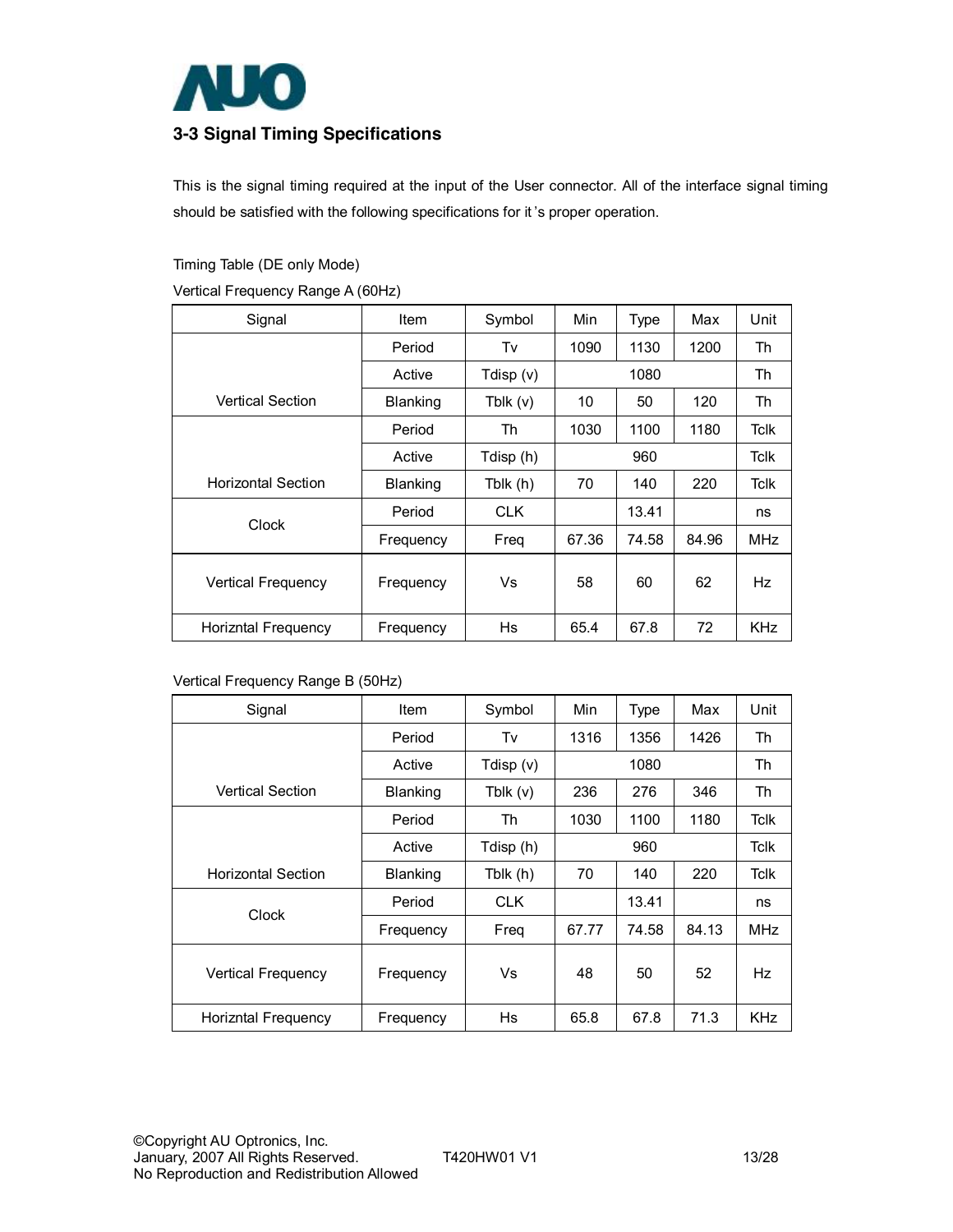

## **3-4 Signal Timing Waveforms**



©Copyright AU Optronics, Inc. January, 2007 All Rights Reserved. T420HW01 V1 14/28 No Reproduction and Redistribution Allowed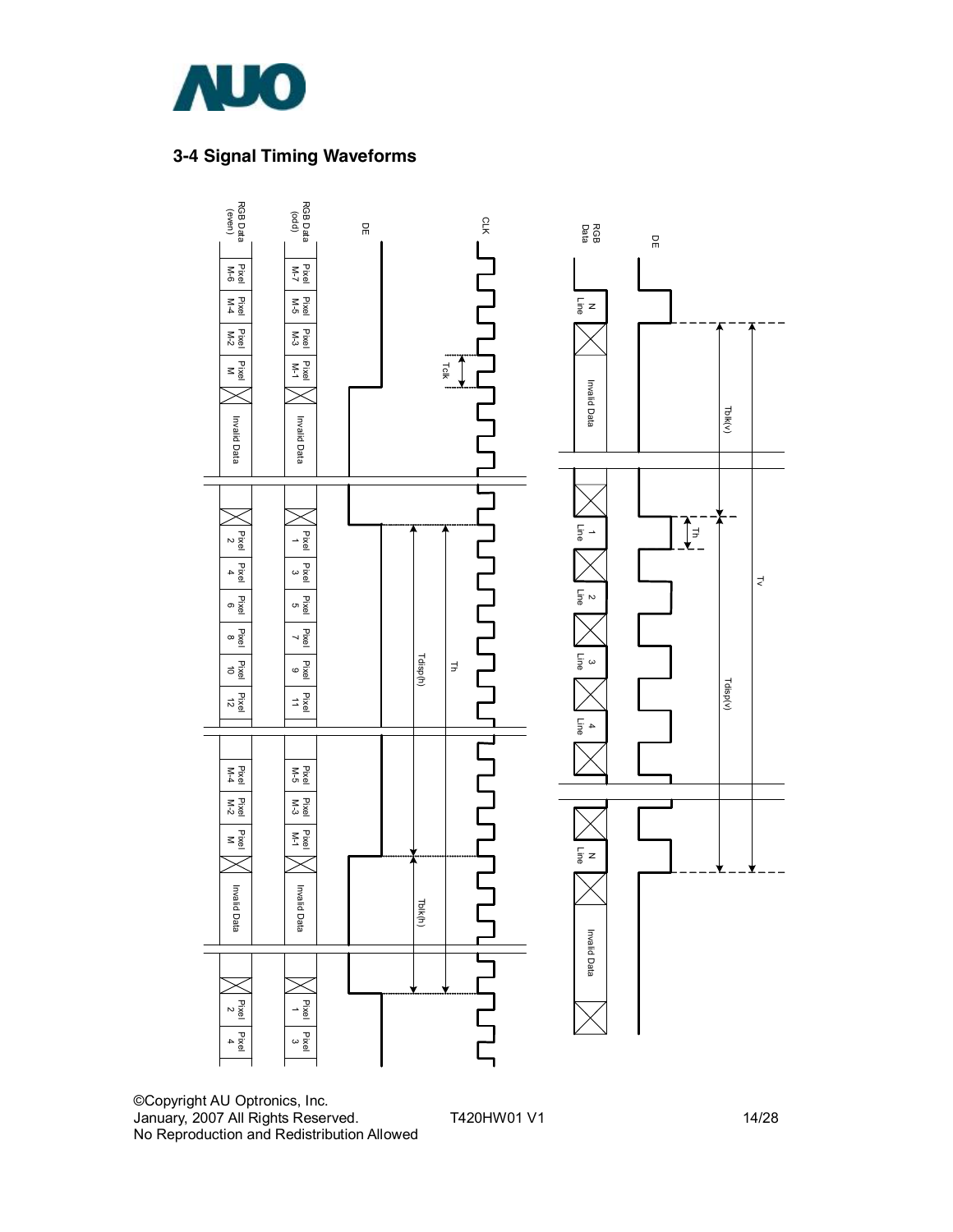

## **3-5 Color Input Data Reference**

The brightness of each primary color (red, green and blue) is based on the 8 bit gray scale data input for the color; the higher the binary input, the brighter the color. The table below provides a reference for color versus data input.

|             |                   | Input Color Data |                |                |                |                |                          |              |             |              |                |                |             |             |                     |                  |             |                |              |                |                  |                |             |             |              |
|-------------|-------------------|------------------|----------------|----------------|----------------|----------------|--------------------------|--------------|-------------|--------------|----------------|----------------|-------------|-------------|---------------------|------------------|-------------|----------------|--------------|----------------|------------------|----------------|-------------|-------------|--------------|
| Color       |                   |                  |                |                | <b>RED</b>     |                |                          |              |             |              | <b>GREEN</b>   |                |             |             |                     | <b>BLUE</b>      |             |                |              |                |                  |                |             |             |              |
|             |                   | <b>MSB</b>       |                |                |                |                |                          |              | LSB MSB     |              |                |                |             |             |                     |                  | <b>LSB</b>  | <b>MSB</b>     |              |                |                  |                |             |             | <b>LSB</b>   |
|             |                   | R7               | R <sub>6</sub> | R <sub>5</sub> | R <sub>4</sub> | R <sub>3</sub> |                          |              | R2 R1 R0 G7 |              | G <sub>6</sub> |                | G5 G4       |             |                     | G3 G2 G1 G0 B7   |             |                | <b>B6 B5</b> |                | <b>B4</b>        | B <sub>3</sub> | <b>B2</b>   | $B1$ $B0$   |              |
|             | <b>Black</b>      | 0                | $\Omega$       | $\mathbf 0$    | 0              | 0              | $\mathbf 0$              | $\mathbf 0$  | 0           | $\mathbf 0$  | $\Omega$       | $\mathbf 0$    | 0           | $\mathbf 0$ | $\mathbf 0$         | $\mathbf 0$      | 0           | $\mathbf 0$    | $\mathbf 0$  | 0              | $\mathbf 0$      | $\Omega$       | 0           | $\Omega$    | $\mathbf 0$  |
|             | Red(255)          | $\mathbf{1}$     | 1              | 1              | 1              | 1              | $\mathbf{1}$<br>Ī        | $\mathbf 1$  | 1           | $\mathbf 0$  | $\mathbf 0$    | $\mathbf 0$    | 0           | 0           | 0                   | 0                | 0           | $\mathbf 0$    | $\mathbf 0$  | $\mathbf 0$    | 0                | $\mathbf 0$    | $\mathbf 0$ | $\mathbf 0$ | $\mathbf 0$  |
|             | Green(255)        | $\mathbf 0$      | $\mathbf 0$    | $\mathbf 0$    | 0              | $\mathbf 0$    | $\mathbf 0$              | $\mathbf 0$  | 0           | 1            | 1              | 1              | 1           | 1           | 1                   | 1                | 1           | $\mathbf 0$    | $\mathbf 0$  | $\mathbf 0$    | 0                | 0              | 0           | 0           | $\mathbf 0$  |
| Basic       | Blue(255)         | 0                | 0              | $\mathbf 0$    | $\pmb{0}$      | 0              | $\pmb{0}$                | $\mathbf 0$  | 0           | 0            | 0              | 0              | 0           | 0           | 0                   | $\mathbf 0$      | 0           | 1              | 1            | 1              | 1                | 1              | 1           | 1           | $\mathbf 1$  |
| Color       | Cyan              | 0                | 0              | $\mathbf{0}$   | 0              | 0              | 0                        | $\mathbf{0}$ | $\Omega$    | 1            | 1              | 1              | 1           | 1           | 1                   | 1                | 1           | 1              | 1            | 1              | 1                | 1              | 1           | 1           | 1            |
|             | Magenta           | $\mathbf{1}$     | $\mathbf{1}$   | $\mathbf{1}$   | 1              | $\mathbf 1$    | t<br>$\overline{1}$<br>I | $\mathbf 1$  | 1           | $\mathsf 0$  | $\mathbf 0$    | 0<br>Î         | $\pmb{0}$   | $\pmb{0}$   | $\mathsf{O}\xspace$ | $\mathsf 0$<br>I | $\mathbf 0$ | 1              | $\mathbf{1}$ | 1              | 1<br>I           | 1              | 1           | 1           | $\mathbf{1}$ |
|             | Yellow            | $\mathbf{1}$     | 1              | $\mathbf{1}$   | 1              | 1              | 1                        | $\mathbf 1$  | 1           | 1            | 1              | 1              | 1           | 1           | 1                   | 1                | 1           | $\mathbf 0$    | 0            | $\mathbf 0$    | 0                | 0              | 0           | $\mathbf 0$ | 0            |
|             | White             | 1                | 1              | 1              | 1              | 1              | 1                        | 1            | 1           | $\mathbf{1}$ | 1              | 1              | 1           | 1           | 1                   | 1                | 1           | 1              | $\mathbf 1$  | $\mathbf 1$    | 1                | 1              | 1           | 1           | $\mathbf 1$  |
|             | RED(000)          | 0                | 0              | $\mathbf 0$    | 0              | $\Omega$       | $\Omega$                 | $\mathbf 0$  | $\mathbf 0$ | $\mathbf{0}$ | $\Omega$       | $\mathbf{0}$   | $\mathbf 0$ | 0           | 0                   | $\mathbf{0}$     | $\mathbf 0$ | 0              | 0            | 0              | 0                | 0              | $\Omega$    | $\Omega$    | $\mathbf 0$  |
|             | RED(001)          | 0                | 0              | $\mathbf 0$    | 0              | $\overline{0}$ | $\mathbf 0$              | $\mathbf 0$  | 1           | $\mathbf 0$  | $\Omega$       | $\overline{0}$ | $\mathbf 0$ | 0           | $\mathbf 0$         | 0                | $\Omega$    | $\overline{0}$ | $\Omega$     | 0              | 0                | 0              | 0           | 0           | $\mathbf 0$  |
| <b>RED</b>  |                   |                  |                |                |                |                |                          |              |             |              |                |                |             |             |                     |                  |             |                |              |                |                  |                |             |             |              |
|             | <b>RED(254)</b>   | 1                | 1              | $\mathbf 1$    | 1              | 1              | $\mathbf 1$              | 1            | 0           | $\mathbf 0$  | $\mathbf 0$    | $\mathbf 0$    | $\mathbf 0$ | $\mathbf 0$ | $\mathbf 0$         | $\mathbf 0$      | $\mathbf 0$ | $\mathbf 0$    | $\mathbf 0$  | $\mathbf 0$    | $\mathbf 0$      | 0              | $\mathbf 0$ | $\mathbf 0$ | 0            |
|             | RED(255)          | $\mathbf{1}$     | $\mathbf{1}$   | 1              | $\mathbf{1}$   | 1              | ŧ<br>Ī<br>1              | $\mathbf 1$  | 1           | $\mathbf 0$  | $\mathbf 0$    | 0              | $\mathbf 0$ | $\mathbf 0$ | $\mathbf 0$         | $\mathsf 0$      | 0           | 0              | $\mathbf 0$  | $\overline{0}$ | $\mathbf 0$<br>Ē | $\pmb{0}$      | 0           | 0           | 0            |
|             | GREEN(000)        | $\mathbf 0$      | 0              | $\mathbf 0$    | $\pmb{0}$      | 0              | 0                        | $\mathbf 0$  | 0           | $\mathbf 0$  | $\mathbf 0$    | $\mathbf 0$    | 0           | 0           | $\mathbf 0$         | $\mathbf 0$      | $\mathbf 0$ | $\mathbf 0$    | $\mathbf 0$  | $\mathbf 0$    | 0                | 0              | 0           | 0           | $\mathbf 0$  |
|             | GREEN(001)        | $\mathbf 0$      | 0              | 0              | 0              | 0              | $\pmb{0}$                | $\mathbf 0$  | 0           | $\mathbf 0$  | $\mathbf 0$    | $\mathbf 0$    | $\mathbf 0$ | 0           | $\mathbf 0$         | $\mathbf 0$      | 1           | $\mathbf 0$    | $\mathbf 0$  | 0              | 0                | $\mathbf 0$    | 0           | $\mathbf 0$ | $\mathbf 0$  |
| GREEN       |                   |                  |                |                |                |                |                          |              |             |              |                |                |             |             |                     |                  |             |                |              |                |                  |                |             |             |              |
|             | <b>GREEN(254)</b> | $\mathbf 0$      | $\mathbf 0$    | $\mathbf 0$    | 0              | 0              | $\mathbf 0$<br>Ī<br>i    | $\mathbf 0$  | $\mathbf 0$ | $\mathbf{1}$ | 1              | 1<br>Î         | 1           | 1           | 1                   | 1                | 0           | $\mathbf 0$    | $\mathbf 0$  | $\mathbf 0$    | $\mathbf 0$      | $\mathbf 0$    | $\mathbf 0$ | $\mathbf 0$ | $\Omega$     |
|             | <b>GREEN(255)</b> | $\mathbf 0$      | $\pmb{0}$      | $\mathbf 0$    | $\pmb{0}$      | $\mathbf 0$    | $\mathbf 0$              | $\mathbf 0$  | 0           | $\mathbf{1}$ | 1              | 1              | 1           | 1           | 1                   | 1                | 1           | $\mathbf 0$    | $\mathbf 0$  | $\mathbf 0$    | 0                | 0              | 0           | $\mathbf 0$ | 0            |
|             | <b>BLUE(000)</b>  | 0                | 0              | $\mathbf 0$    | 0              | 0              | 0                        | $\mathbf 0$  | 0           | 0            | $\mathbf 0$    | 0              | 0           | 0           | 0                   | $\mathbf 0$      | $\mathbf 0$ | 0              | 0            | 0              | 0                | 0              | 0           | 0           | $\mathbf 0$  |
|             | <b>BLUE(001)</b>  | $\mathbf 0$      | 0              | 0              | 0              | $\mathbf 0$    | $\mathbf 0$              | $\mathbf 0$  | 0           | $\mathbf 0$  | 0              | $\mathbf 0$    | 0           | 0           | $\mathbf 0$         | $\mathbf 0$      | $\mathbf 0$ | $\overline{0}$ | $\mathbf{0}$ | 0              | 0                | 0              | 0           | 0           | $\mathbf 1$  |
| <b>BLUE</b> | -------           |                  |                |                |                |                |                          |              |             |              |                |                |             |             |                     |                  |             |                |              |                |                  |                |             |             |              |
|             | <b>BLUE(254)</b>  | $\mathbf 0$      | $\mathbf 0$    | $\mathbf 0$    | $\mathbf 0$    | 0              | $\mathbf 0$              | $\mathbf 0$  | 0           | $\mathbf 0$  | $\mathbf 0$    | $\mathbf 0$    | $\mathbf 0$ | $\mathbf 0$ | $\mathbf 0$         | $\mathbf 0$      | $\mathbf 0$ | 1              | $\mathbf 1$  | 1              | 1                | $\mathbf 1$    | 1           | 1           | 0            |
|             | <b>BLUE(255)</b>  | 0                | 0              | 0              | 0              | 0              | 0                        | 0            | 0           | 0            | 0              | 0              | 0           | 0           | 0                   | 0                | 0           | 1              | 1            | 1              | 1                | 1              | 1           | 1           | 1            |

## COLOR DATA REFERENCE

©Copyright AU Optronics, Inc. January, 2007 All Rights Reserved. T420HW01 V1 15/28 No Reproduction and Redistribution Allowed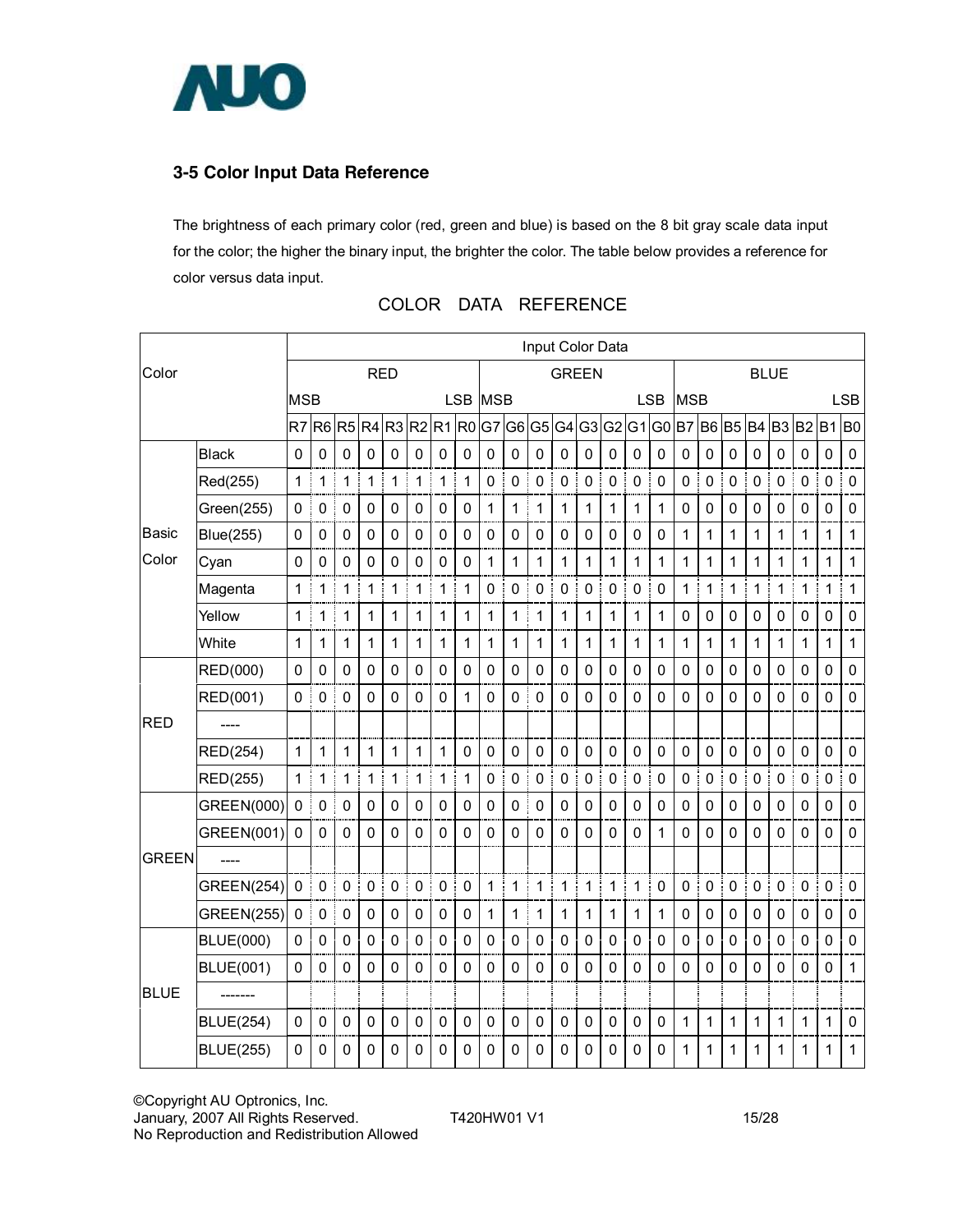

### **3-6 Power Sequence**

#### **1. Power sequence of panel**



|           |      | Units                    |      |           |
|-----------|------|--------------------------|------|-----------|
| Parameter | Min. | Typ.                     | Max. |           |
| t1        | 470  | -                        | 1000 | <b>us</b> |
| t2        | 20   | -                        | 50   | ms        |
| t3        | 500  | $\overline{\phantom{a}}$ | -    | ms        |
| t4        | 200  | -                        | -    | ms        |
| t5        | 50   | -                        |      | ms        |
| t6        | 0.47 | -                        | 30   | ms        |
| t7        |      | $\overline{\phantom{a}}$ | -    | s         |

Apply the lamp voltage within the LCD operating range. When the backlight turns on before the LCD operation or the LCD turns off before the backlight turns off, the display may momentarily become abnormal.

**Caution :** The above on/off sequence should be applied to avoid abnormal function in the display. In case of handling, make sure to turn off the power when you plug the cable into the input connector or pull the cable out of the connector.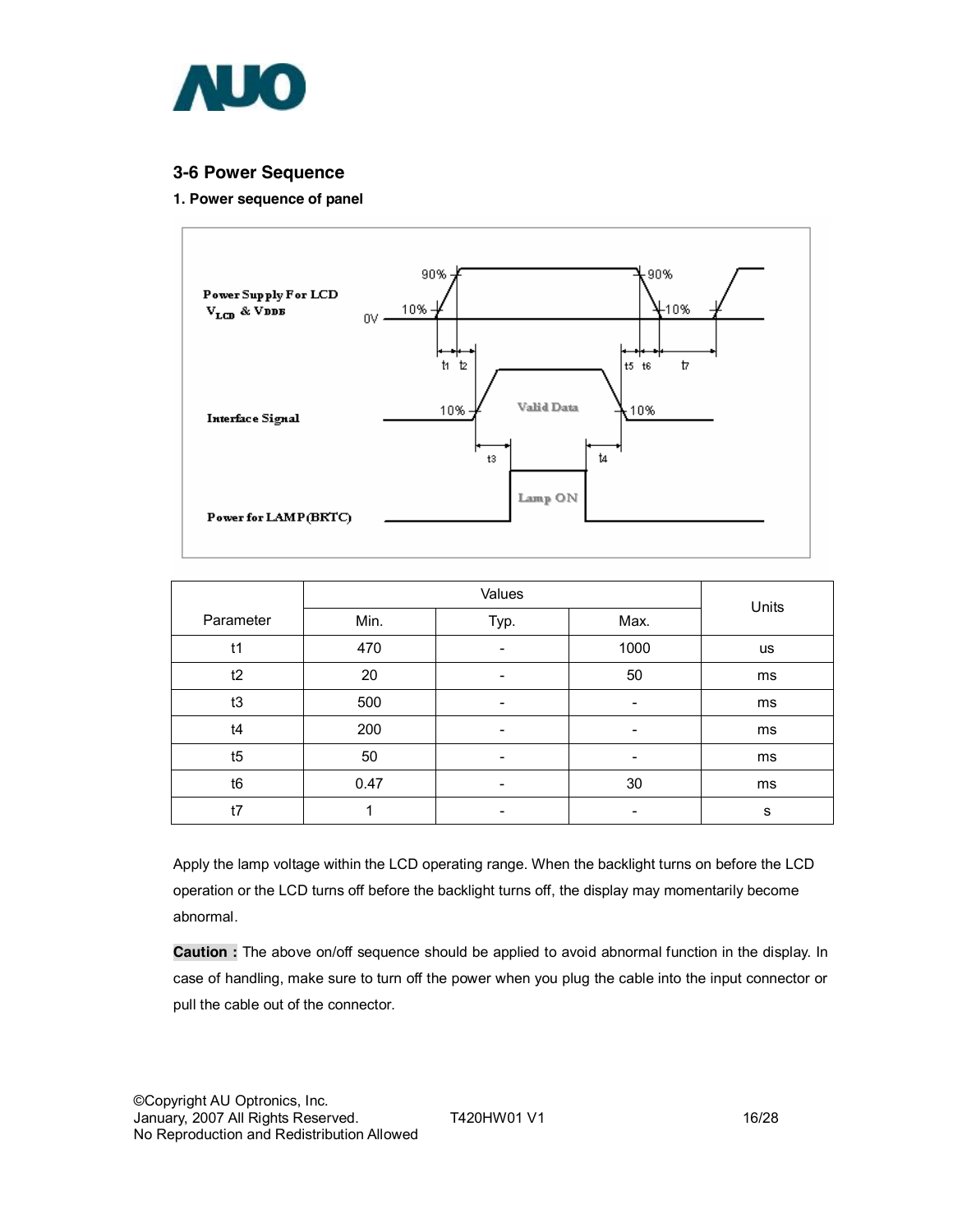

#### **2. Power sequence of inverter**





| Parameter      |                          | Units                    |                          |    |
|----------------|--------------------------|--------------------------|--------------------------|----|
|                | Min.                     | Typ.                     | Max.                     |    |
| Τ1             | 20                       | -                        | $\overline{\phantom{a}}$ | ms |
| T <sub>2</sub> | 500                      | $\overline{\phantom{0}}$ | -                        | ms |
| T3             | 250                      | $\overline{\phantom{0}}$ | $\overline{\phantom{a}}$ | ms |
| T4             | $\Omega$                 |                          |                          | ms |
| T5             |                          | $\overline{\phantom{0}}$ | -                        | ms |
| T6             | $\overline{\phantom{0}}$ | $\overline{\phantom{0}}$ | 10                       | ms |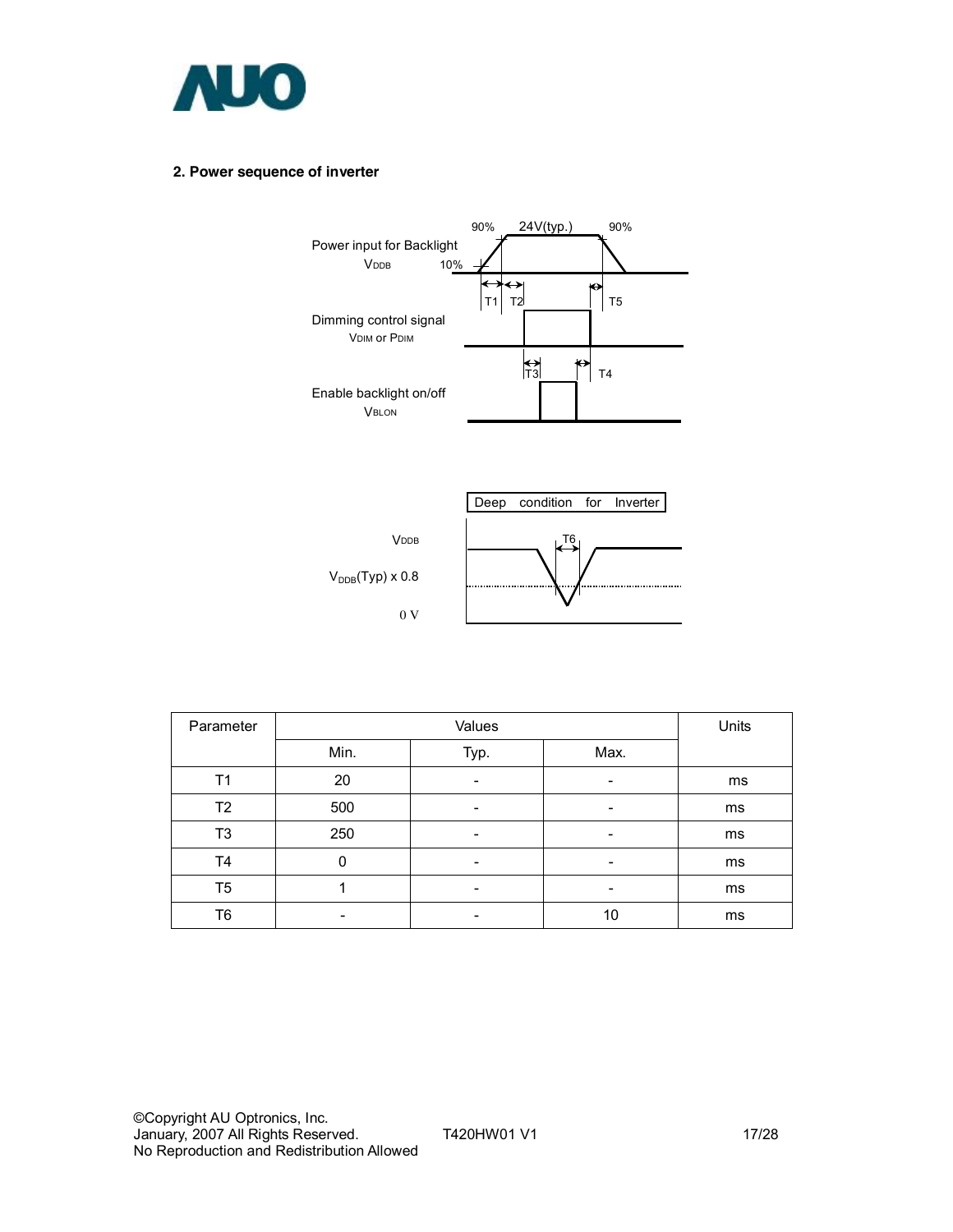

## **4. Optical Specification**

Optical characteristics are determined after the unit has been 'ON' and stable for approximately 60 minutes in a dark environment at 25℃. The values specified are at an approximate distance 50cm from the LCD surface at a viewing angle of  $\Phi$  and  $\theta$  equal to 0°.





| <b>Parameter</b>                       | <b>Symbol</b> |                  |       | <b>Values</b> |       | <b>Units</b> | <b>Notes</b>    |                    |
|----------------------------------------|---------------|------------------|-------|---------------|-------|--------------|-----------------|--------------------|
|                                        |               |                  | Min.  | Typ.          | Max.  |              |                 |                    |
| <b>Contrast Ratio</b>                  |               | <b>CR</b>        |       | 1000          | 1500  |              |                 | 1                  |
| Surface Luminance, white               |               | <b>LWH</b>       |       | 400           | 500   |              | $\text{cd/m}^2$ | $\overline{2}$     |
| Luminance Variation                    |               | $\delta$ white   | 5p    |               |       | 1.3          |                 | 3                  |
| Response Time (Average)                |               | T $\gamma$       |       |               | 8     |              | ms              | 4,5 (Gray to Gray) |
|                                        | Rise Time     | Tr               |       |               | 15    |              | ms              | 4                  |
|                                        | Decay Time    | <b>Tf</b>        |       |               | 5     |              | ms              | 4                  |
| <b>Color Coordinates</b>               |               |                  |       |               |       |              |                 |                    |
|                                        | <b>RED</b>    | $R_X$            |       |               | 0.640 |              |                 |                    |
|                                        |               |                  | $R_Y$ |               | 0.330 |              |                 |                    |
|                                        | <b>GREEN</b>  | $G_X$            |       |               | 0.290 |              |                 |                    |
|                                        |               | $G_Y$            |       | Typ.-0.03     | 0.600 | Typ.+0.03    |                 |                    |
|                                        | <b>BLUE</b>   | $B_X$            |       |               | 0.150 |              |                 |                    |
|                                        |               | $B_Y$            |       |               | 0.060 |              |                 |                    |
|                                        | WHITE         | $W_X$            |       |               | 0.280 |              |                 |                    |
|                                        |               | $W_Y$            |       |               | 0.290 |              |                 |                    |
| <b>Viewing Angle</b>                   |               |                  |       |               |       |              |                 | Contrast Ratio>10  |
| x axis, right( $\varphi = 0^{\circ}$ ) |               | $\theta_{\rm r}$ |       |               | 89    |              | Degree          | 6                  |
| x axis, left( $\varphi$ =180°)         |               | $\theta_1$       |       |               | 89    |              |                 |                    |
| y axis, up( $\varphi = 90^{\circ}$ )   |               | $\theta$ u       |       |               | 89    |              |                 |                    |
| y axis, down ( $\varphi = 0^{\circ}$ ) |               | $\theta$ d       |       |               | 89    |              |                 |                    |

©Copyright AU Optronics, Inc. January, 2007 All Rights Reserved. T420HW01 V1 18/28 No Reproduction and Redistribution Allowed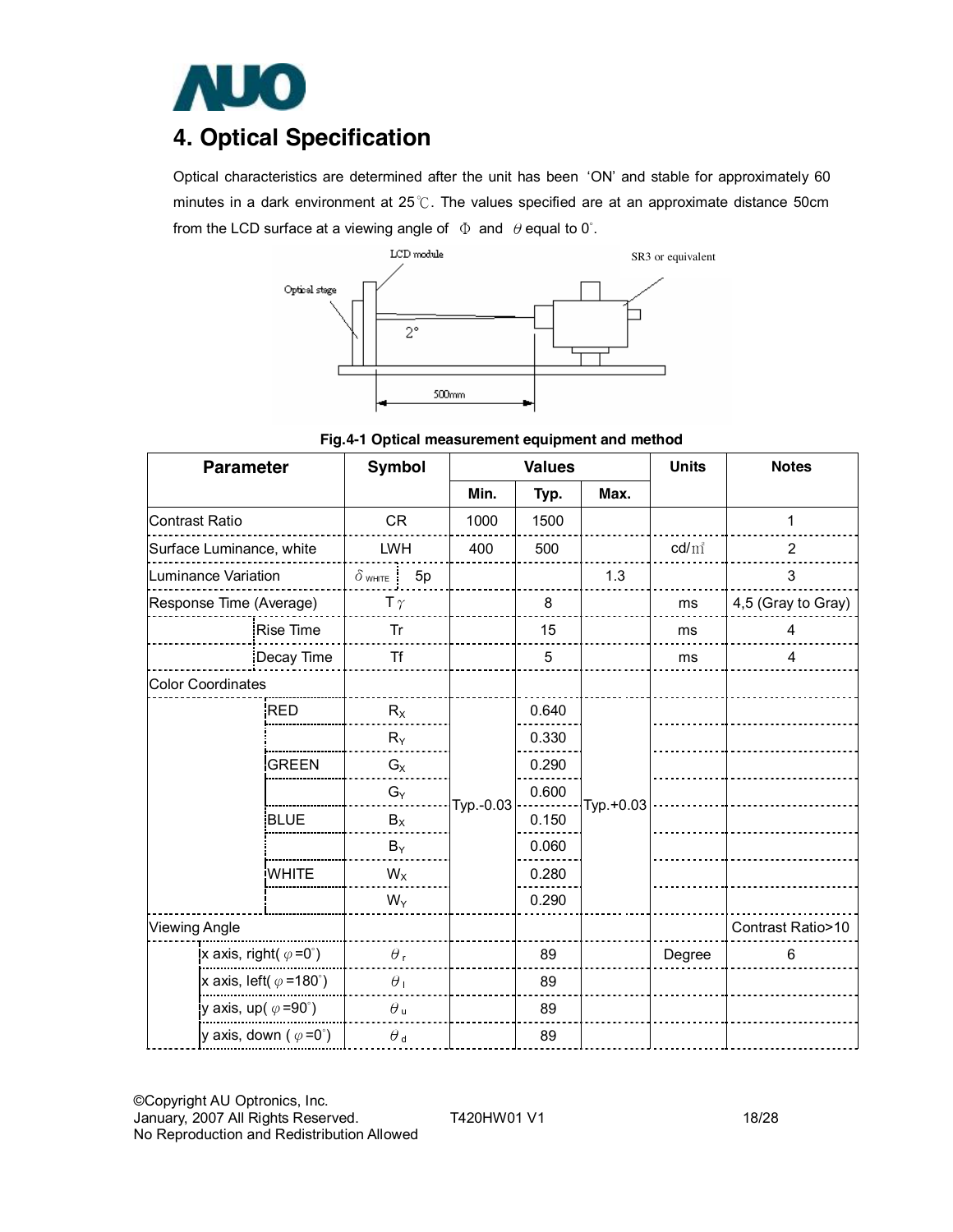

Note:

1. Contrast Ratio (CR) is defined mathematically as:

Contrast ratio (CR)= Brightness on the "white" state<br>Brightness on the "black" state

2. Surface luminance is luminance value at point 1 across the LCD surface 50cm from the surface with all pixels displaying white. From more information see Fig. 4-2. When  $V$  DDB = 24V, IDDB = 6.4A.  $L_{WH}$ = $L_{on1}$ , Where  $L_{on1}$  is the luminance with all pixels displaying white at center 1 location.



**Fig.4-2 Optical measurement point** 

- 3. The variation in surface luminance,  $\delta$  w<sub>HITE</sub> is defined under 100% brightness as:  $\delta$  white(5P)=Maximum(L<sub>on1</sub>, L<sub>on2</sub>,...,L<sub>on5</sub>)/Minimum(L<sub>on1</sub>, L<sub>on2</sub>,...L<sub>on5</sub>)
- 4. Response time is the time required for the display to transition from white(L255) to black(L0) (Decay Time,  $Tr_D=Tr$ ) and from black(L0) to white(L255) (Rise Time,  $Tr_R=Tr$ ). For additional information see Fig. 4-3.

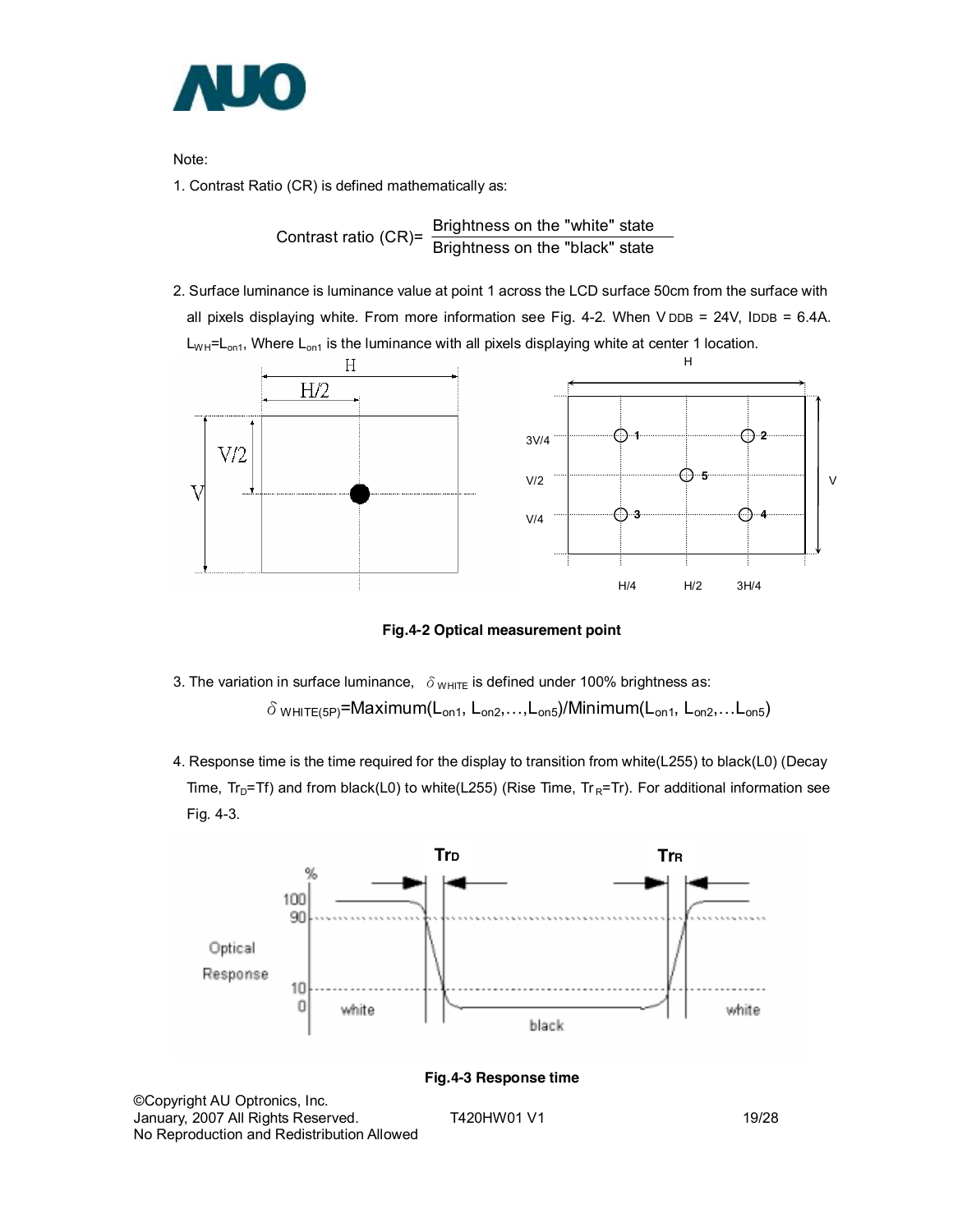

5. The response time is defined as the following figure and shall be measured by switching the input signal for 0, 63, 127, 191, 255 different gray level. For additional information see Fig. 4-4.



**Fig.4-4 Response time** 

6. Viewing angle is the angle at which the contrast ratio is greater than 10. The angles are determined for the horizontal or x axis and the vertical or y axis with respect to the z axis which is normal to the LCD surface. For more information see Fig. 4-5. (Optical measurement by SR3)



**Fig.4-5 Viewing Angle Definition**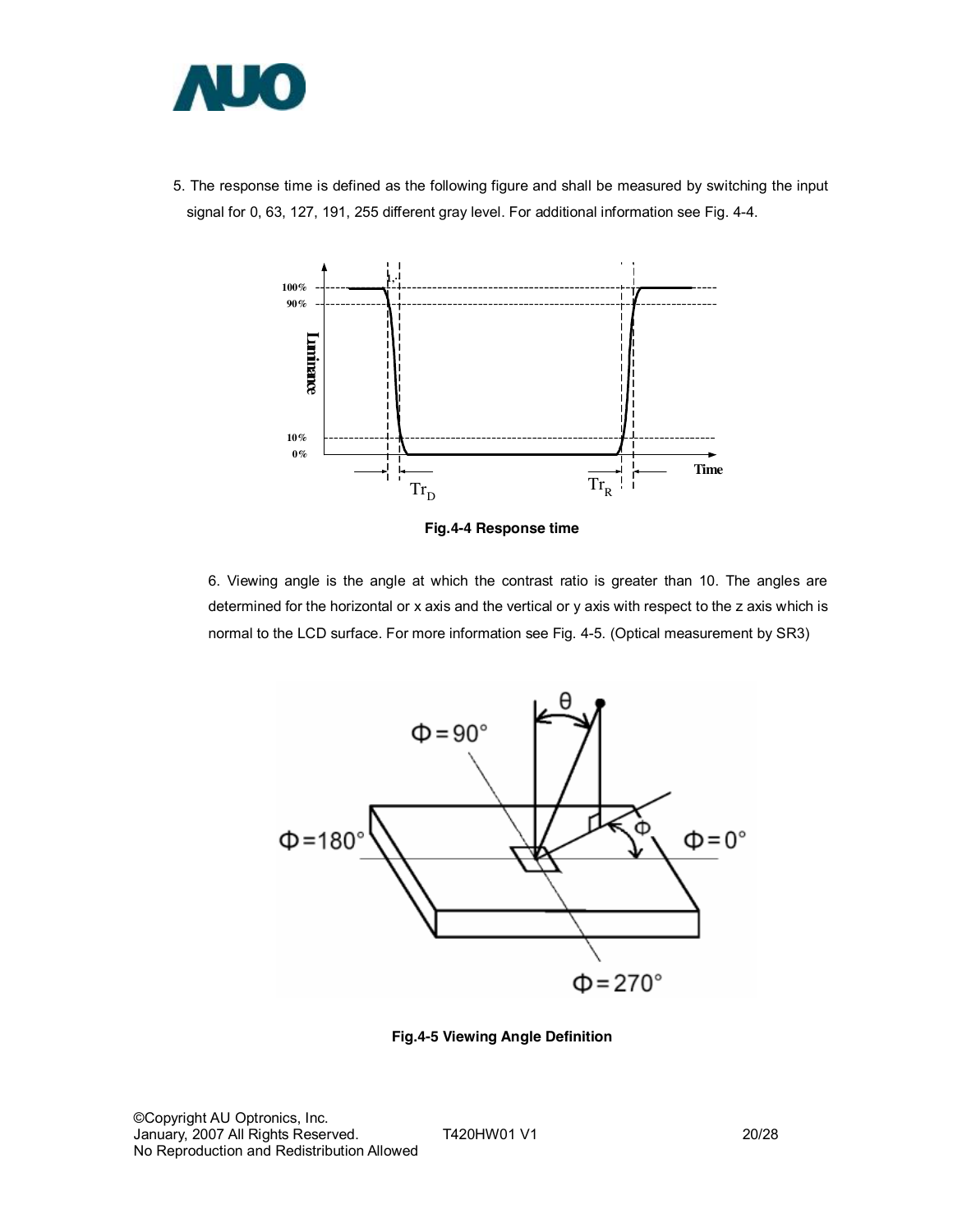

## **5. Mechanical Characteristics**

The contents provide general mechanical characteristics for the model T420HW01. In addition the figures in the next page are detailed mechanical drawing of the LCD.

|                     | Horizontal (typ.)           | 983.0mm                |  |  |  |
|---------------------|-----------------------------|------------------------|--|--|--|
| Outline Dimension   | Vertical (typ.)             | 576.0mm                |  |  |  |
|                     | Depth (typ.)                | 52.3mm (with inverter) |  |  |  |
| Bezel Area          | Horizontal (typ.)           | 939.0mm                |  |  |  |
|                     | Vertical (typ.)             | 531.26mm               |  |  |  |
|                     | <b>Horizontal</b>           | 930.25mm               |  |  |  |
| Active Display Area | Vertical                    | 523.26mm               |  |  |  |
| Weight              | 12600g (typ.) 13600g (Max.) |                        |  |  |  |
| Surface Treatment   | AG, 3H                      |                        |  |  |  |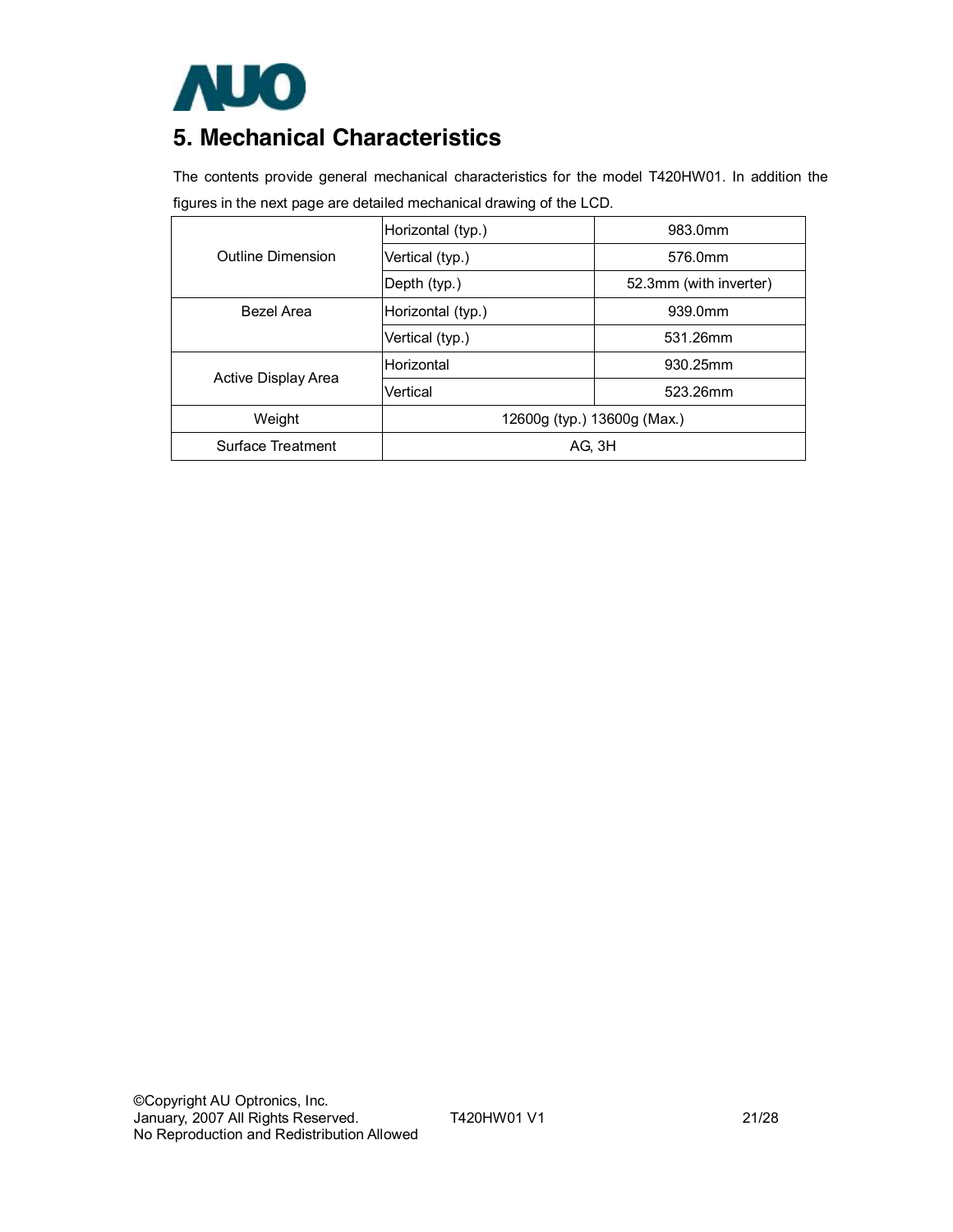

## **2D drawing**

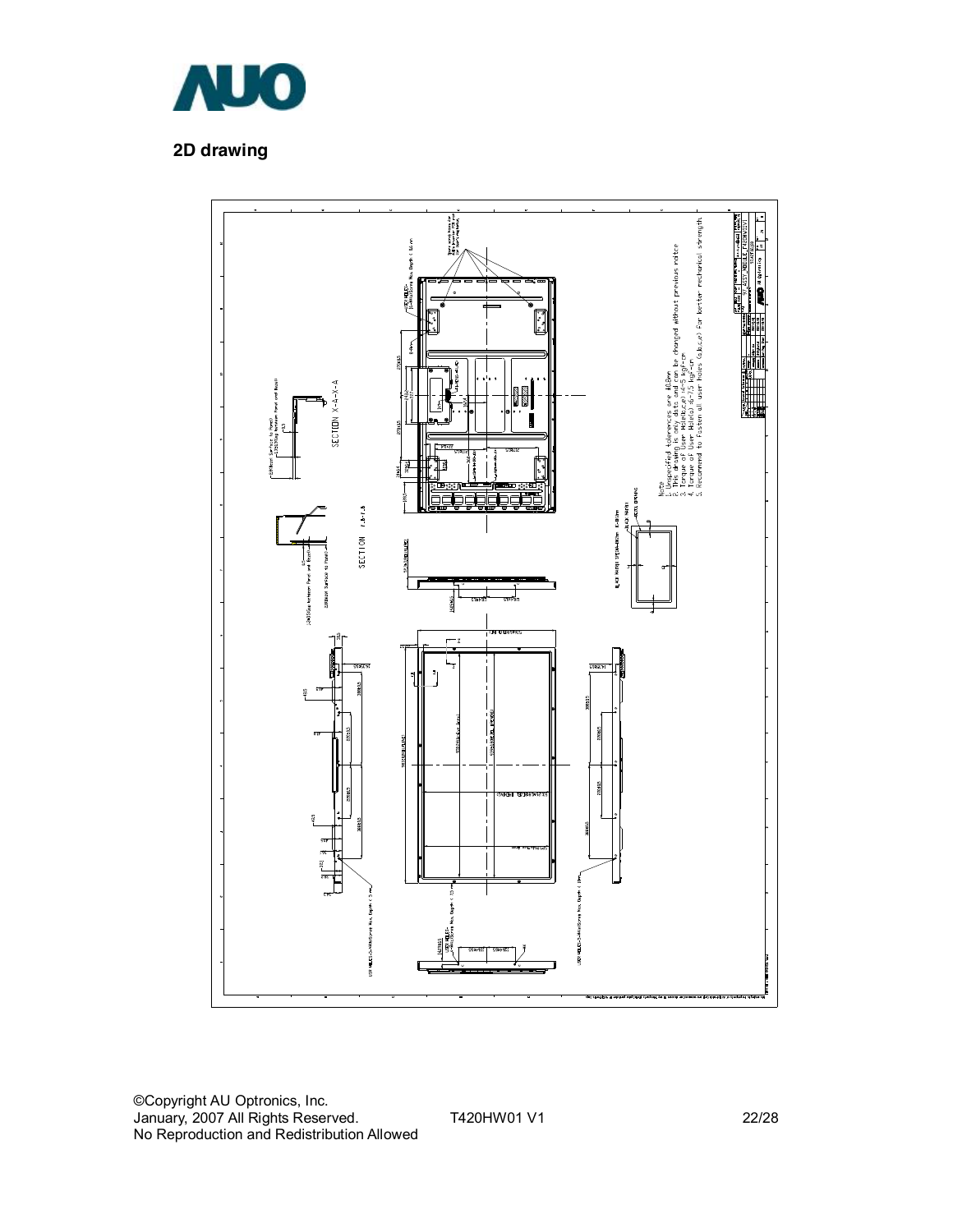

Environment test condition

| <b>No</b>      | <b>Test Item</b>                    | Condition                       |  |  |  |  |
|----------------|-------------------------------------|---------------------------------|--|--|--|--|
| 1              | High temperature storage test       | Ta=60 $°C$ , 300hr judge        |  |  |  |  |
| $\overline{2}$ | Low temperature storage test        | Ta=-20 $\degree$ C, 300h judge  |  |  |  |  |
| 3              | High temperature/High humidity test | Ta=50℃, 80%RH, 300hr judge      |  |  |  |  |
| 4              | High temperature operation test     | Ta=50 $°C$ , 300hr judge        |  |  |  |  |
| 5              | Low temperature operation test      | Ta= $-5^{\circ}$ C, 300hr judge |  |  |  |  |
|                |                                     | Wave form: SIN                  |  |  |  |  |
|                | <b>Vibration test</b>               | Vibration level: 1.5G RMS       |  |  |  |  |
| 6              |                                     | Bandwidth: 10-500Hz             |  |  |  |  |
|                | (non-operating)                     | Duration: X, Y, Z               |  |  |  |  |
|                |                                     | 30min each direction            |  |  |  |  |
|                |                                     | Shock level: 50G                |  |  |  |  |
| 7              | <b>Shock test</b>                   | Waveform: half since wave, 11ms |  |  |  |  |
|                | (non-operating)                     | Direction: ±X, ±Y, ±Z           |  |  |  |  |
|                |                                     | One time each direction         |  |  |  |  |
|                |                                     | Wave form: Random               |  |  |  |  |
|                | <b>Vibration test</b>               | Vibration level: 2.16G RMS      |  |  |  |  |
| 8              | (with carton)                       | Bandwidth: 5~500Hz              |  |  |  |  |
|                |                                     | Duration: X, Y, Z               |  |  |  |  |
|                |                                     | 120min each direction           |  |  |  |  |
|                |                                     | Height: 46cm                    |  |  |  |  |
| 9              | Drop test                           | 1 corner, 3 edges, 6 surfaces   |  |  |  |  |
|                | (with carton)                       | (ASTMD4169-I)                   |  |  |  |  |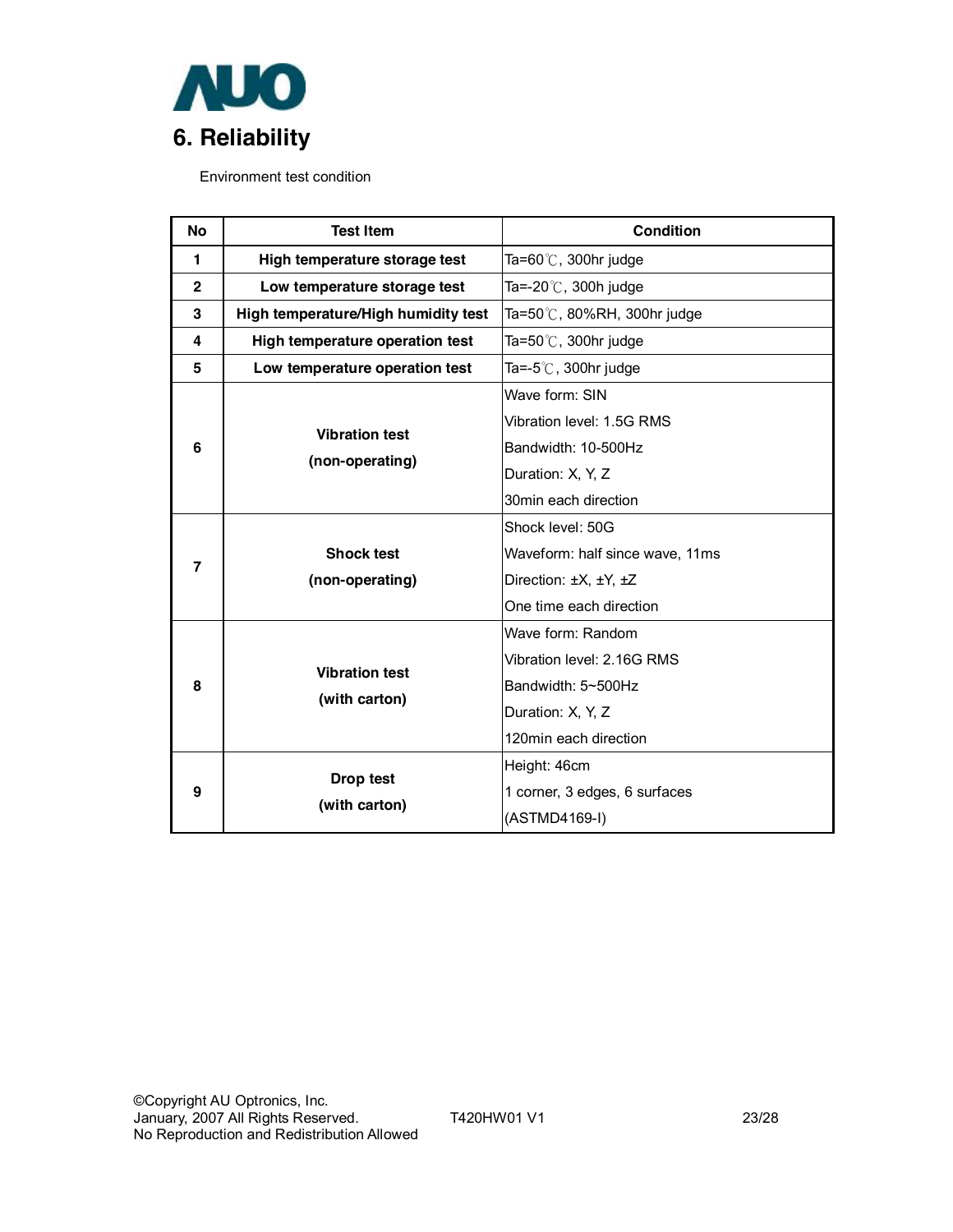

## **7. International Standard**

### **7-1. Safety**

- (1) UL60065, Underwriters Laboratories, Inc. (AUO file number : E204356) Standard for Safety of Information Technology Equipment Including electrical Business Equipment.
- (2) CSA E60065, Canadian Standards Association Standard for Safety of Information Technology Equipment Including Electrical Business Equipment.
- (3) IEC 60065 ver. 7<sup>th</sup>,European Committee for Electro technical Standardization (CENELEC) EUROPEAN STANDARD for Safety of Information Technology Equipment Including Electrical Business Equipment.

### **7-2. EMC**

- (1) ANSI C63.4 "Methods of Measurement of Radio-Noise Emissions from Low-Voltage Electrical and Electrical Equipment in the Range of 9kHz to 40GHz. "American National standards Institute(ANSI), 1992
- (2) C.I.S.P.R "Limits and Methods of Measurement of Radio Interface Characteristics of Information Technology Equipment." International Special committee on Radio Interference.
- (3) EN 55022 "Limits and Methods of Measurement of Radio Interface Characteristics of Information Technology Equipment." European Committee for Electrotechnical Standardization. (CENELEC), 1998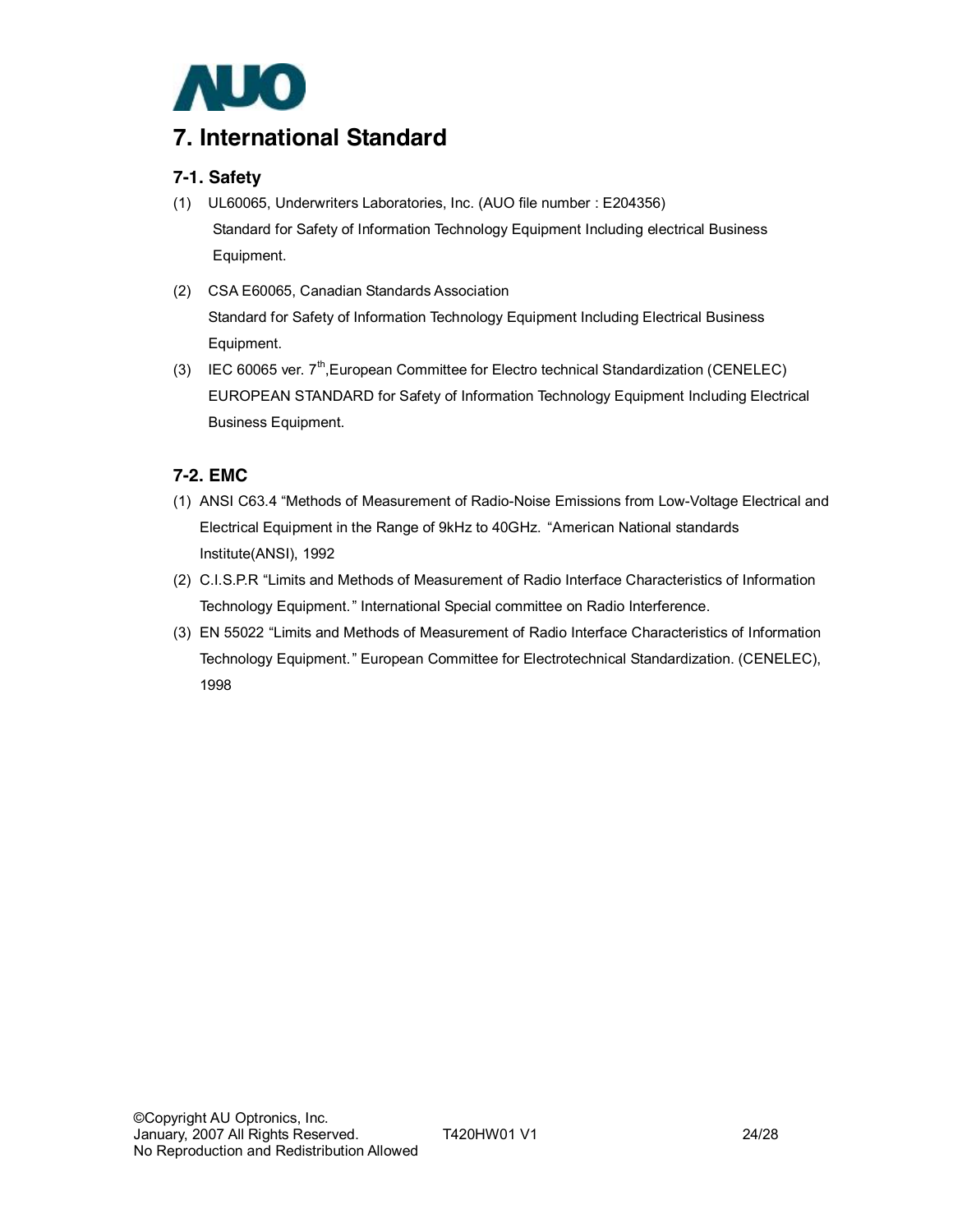

# **(2) Packing**

### **Packing Instruction**



Package information:

Carton outside dimension : 1087x285x716mm

Carton/Package weight : 3kg

©Copyright AU Optronics, Inc. January, 2007 All Rights Reserved. T420HW01 V1 25/28 No Reproduction and Redistribution Allowed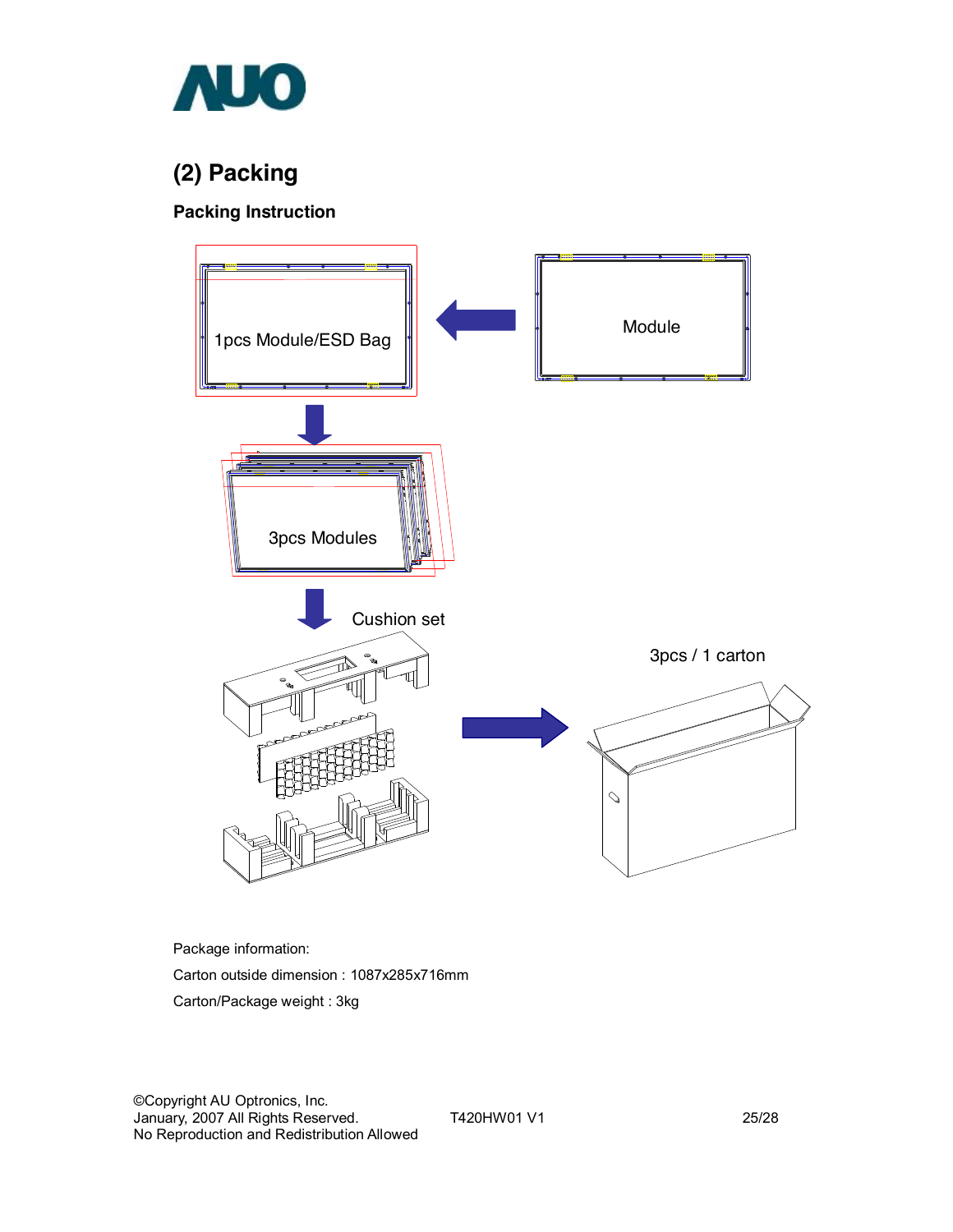

## **Shipping label**



#### **Green Mark Description:**

For Pb Free products, AUO will add  $\bigoplus$  for identification.

For RoHS compatible products, AUO will add **ELE** for identification.

**Note:** The Green Mark will be present only when the green documents have been ready by AUO

Internal Green Team. (The definition of green design follows the AUO green design checklist.)

### **Carton label**



### **Pallet information**

By air cargo : : (4x1) x2 layers, one pallet put 8 boxes, total 24 pcs module.

By sea : (4x1) x3 layers, one pallet put 12 boxes, total 36 pcs module.

Pallet dimension : 1150x1100x120mm

Pallet weight : 10kg

By air total weight : 40.8 kg/box X 8 boxes=326.4 kg (with pallet weight 336.4kg)

By sea total weight : 40.8 kg/box X 12 boxes=489.6 kg (with pallet weight 499.6kg)

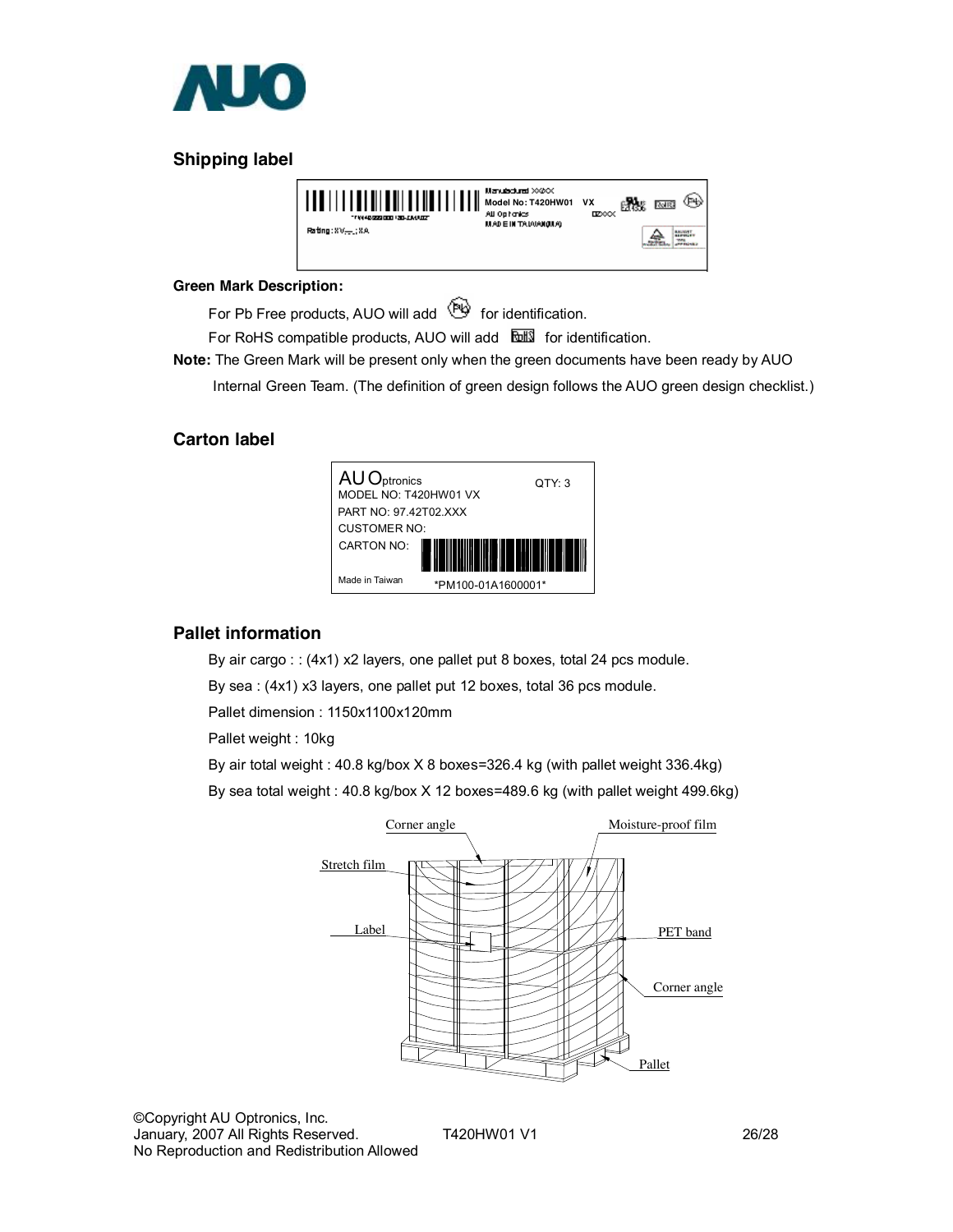

# **(3) PRECAUTIONS**

Please pay attention to the followings when you use this TFT LCD module.

### **9-1 MOUNTING PRECAUTIONS**

- (1) You must mount a module using holes arranged on back side of panel.
- (2) Please attach the surface transparent protective plate to the surface in order to protect the polarizer. Transparent protective plate should have sufficient strength in order to the resist external force.
- (3) You should adopt radiation structure to satisfy the temperature specification.
- (4) Acetic acid type and chlorine type materials for the cover case are not desirable because the former generates corrosive gas of attacking the polarizer at high temperature and the latter causes circuit break by electro-chemical reaction.
- (5) Do not touch, push or rub the exposed polarizers with glass, tweezers or anything harder than HB pencil lead. And please do not rub with dust clothes with chemical treatment. Do not touch the surface of polarizer for bare hand or greasy cloth. (Some cosmetics are detrimental to the polarizer.)
- (6) When the surface becomes dusty, please wipe gently with absorbent cotton or other soft materials like chamois soaks with petroleum benzene. Normal-hexane is recommended for cleaning the adhesives used to attach front/ rear polarizers. Do not use acetone, toluene and alcohol because they cause chemical damage to the polarizer.
- (7) Wipe off saliva or water drops as soon as possible. Their long time contact with polarizer causes deformations and color fading.
- (8) Do not open the case because inside circuits do not have sufficient strength.

### **9-2 OPERATING PRECAUTIONS**

- (1) The spike noise causes the mis-operation of circuits. It should be lower than following voltage: V=±200mV(Over and under shoot voltage)
- (2) Response time depends on the temperature. (In lower temperature, it becomes longer..)
- (3) Brightness depends on the temperature. (In lower temperature, it becomes lower.) And in lower temperature, response time (required time that brightness is stable after turned on) becomes longer.
- (4) Be careful for condensation at sudden temperature change. Condensation makes damage to polarizer or electrical contacted parts. And after fading condensation, smear or spot will occur.
- (5) When fixed patterns are displayed for a long time, remnant image is likely to occur.
- (6) Module has high frequency circuits. Sufficient suppression to the electromagnetic interference